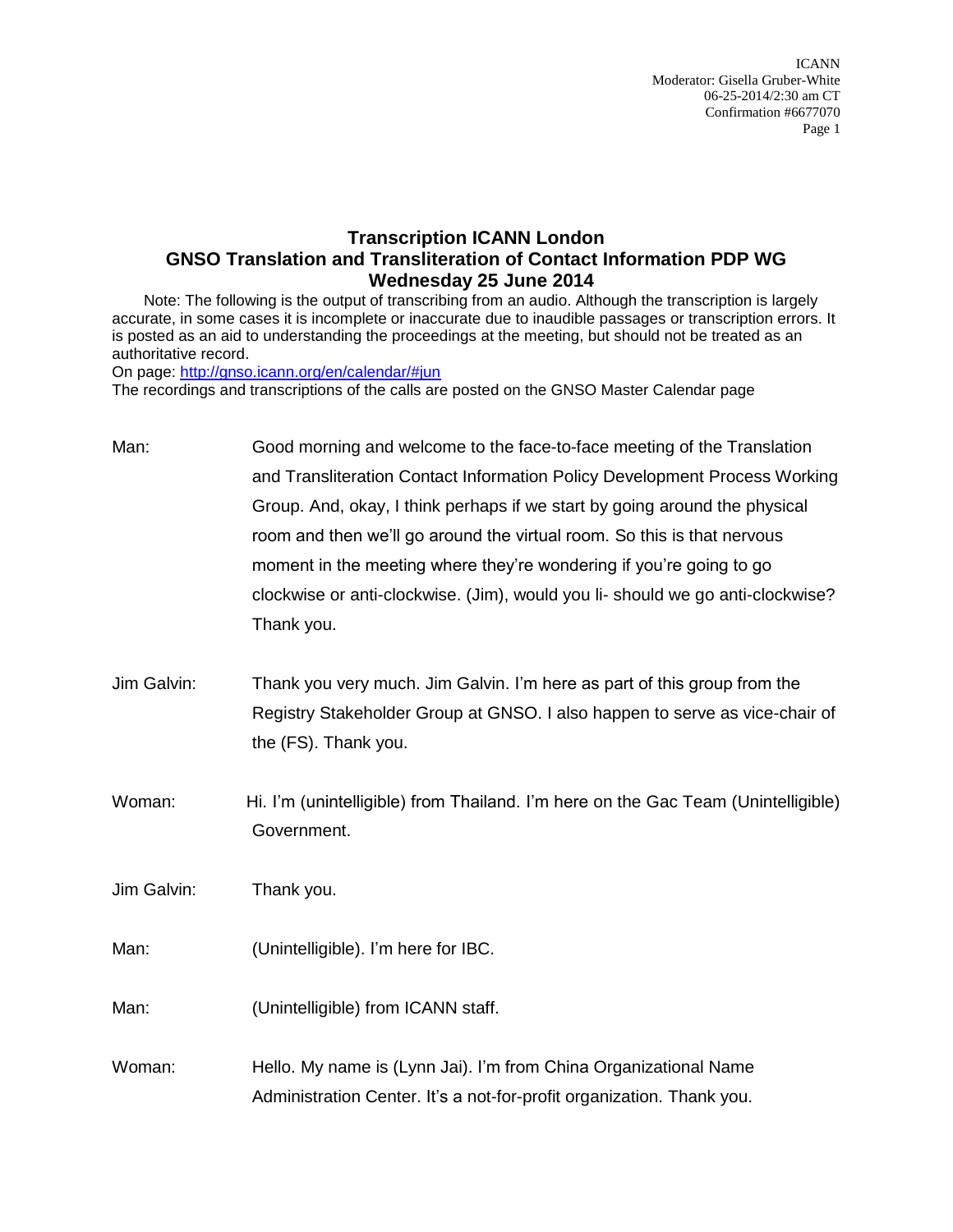| (Chris Dillon):  | Thank you. I'm (Chris Dillon) and I'm one of the co-chairs.                                                                                                                                                                                    |
|------------------|------------------------------------------------------------------------------------------------------------------------------------------------------------------------------------------------------------------------------------------------|
| (Rudy Vasnik):   | I'm (Rudy Vasnik). I'm actually the chair of the PC - policy committee of the<br>NPOC and co-chairing with (Chris) (unintelligible).                                                                                                           |
| Man:             | My name is (Unintelligible) from Thailand from the GAC.                                                                                                                                                                                        |
| Man:             | Good morning. My name is (Unintelligible). I'm from the NTAG Service<br>Provider Constituency.                                                                                                                                                 |
| Man:             | (Unintelligible) NPOC and also GNSO council on here as the liaison for this<br>group.                                                                                                                                                          |
| (Peter Jernbak): | Good morning. (Peter Jernbak) from the Intellectual Property Constituency.                                                                                                                                                                     |
| Man:             | Thank you.                                                                                                                                                                                                                                     |
|                  | (Jennifer Chung): Good morning, (Jennifer Chung) from the Registry Stakeholder Group.                                                                                                                                                          |
| Man:             | Thank you very much. And I'll just have a quick look in the Adobe chat and<br>see if there's anybody in there who isn't in the room. We've got (Mark<br>Blanchey) in the chat. And                                                             |
| ((Crosstalk))    |                                                                                                                                                                                                                                                |
| Man:             | Oh, is he?                                                                                                                                                                                                                                     |
| ((Crosstalk))    |                                                                                                                                                                                                                                                |
| Man:             | And last, but not least, I'm going to struggle to pronounce this - we've got<br>(Ubald Hip) (unintelligible). Then just moving into the obligatory next item on<br>the agenda and that is statements of interest that we always have to ask if |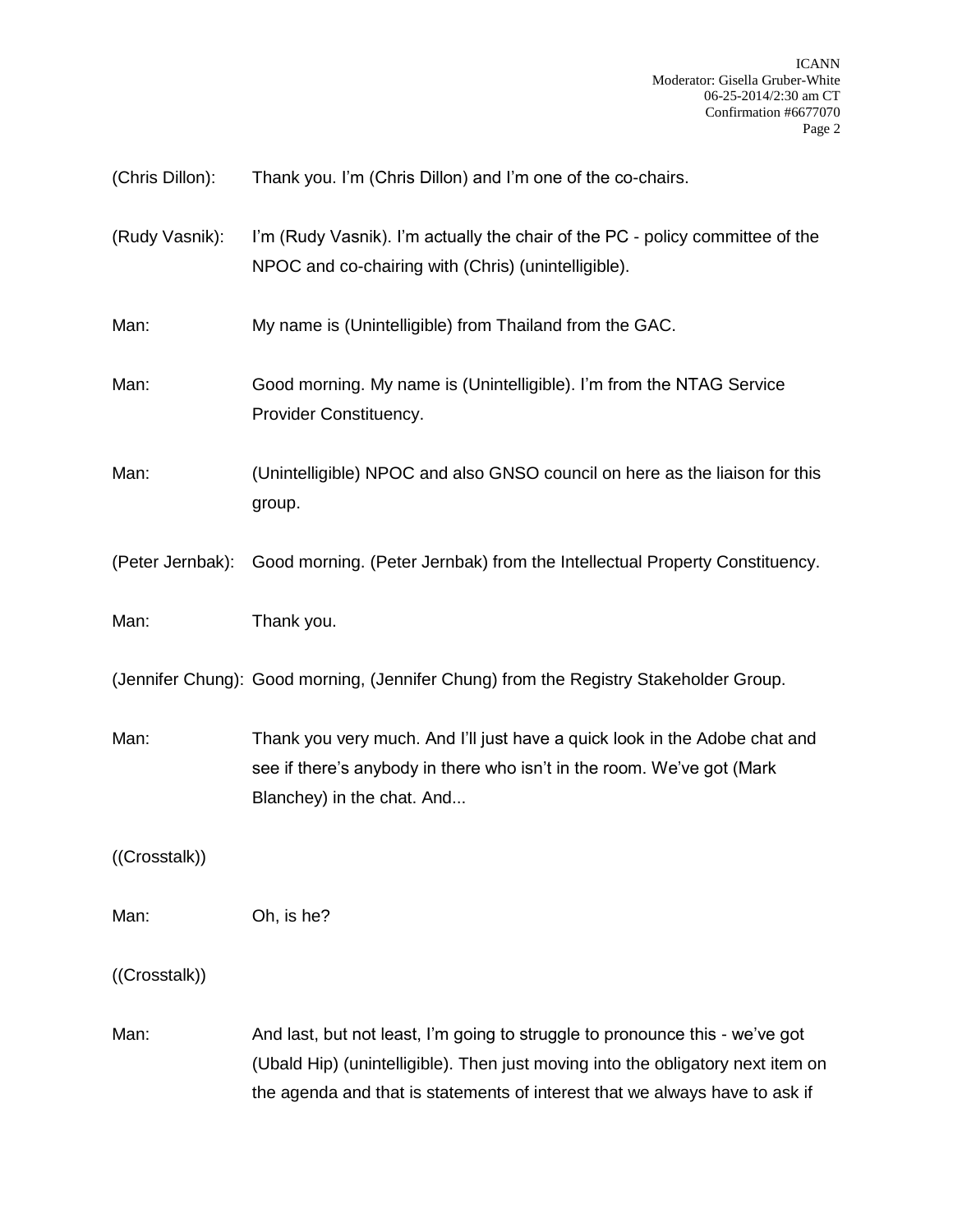the statements of interest have change between meetings with the working group.

Probably not. And seeing now hand anywhere, we can then safely move into the next agenda item which is the activities update. And for this, we've got a presentation which is similar to the one that we've given elsewhere and I think it's probably a good idea to run through this briefly in case there are people here who are less familiar with what we're doing.

And it also has one or two relatively recent updates. So can we - oh, thank you very much. Okay, so we have - you know, why are we doing this? And it's very important to consider the general background that this sits within, basically continued into nationalization of the DNS.

So until now, systems like Whois, for example, have been either English or (Asky) of the Internet international (light). Then there is a demand for data in other languages and specifically with a replacement to Whois. It is quite likely that future systems will allow unicode data the contact information.

This is a general background to all of it. Also, a need to allow for standardized query through the various systems and then there's just this - there's another point here just about the reforms and the directory services. So we've already touched on it.

So there are other - there is other work going on in this area. You know, on the reform of gTLD directory services and, in fact, related areas and at the moment, what we're doing is we frequently are - and we have people coming from other groups and we go and talk to other groups.

So there's ongoing communication within this general area. Okay, and then certainly the other background is requirement for, you know, exactly what the requirements for the registration data are in various stakeholder groups, so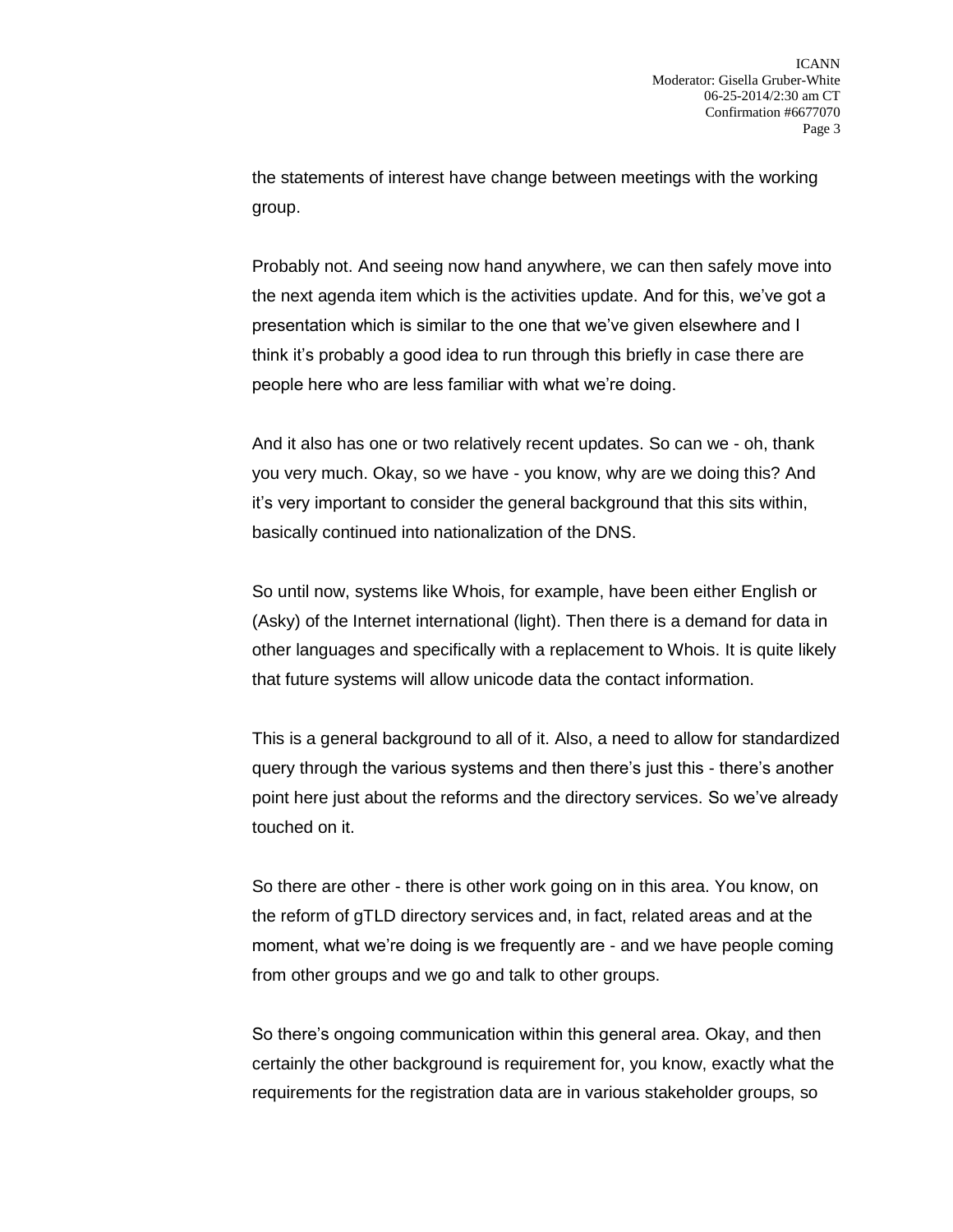depending on the group, you know, there can be quite different requirements and that's more or less the next slide if we could open the next one please.

Then more recently, as many of you know, we have been meeting every week on a Thursday afternoon at 2:00. That's the time in London. I think it's 1:00 UPG. We may want to consider changing that time. You know, I think one of the things I'm intending to do in the near future is poll and say, "Is this actually the best time to be meeting?"

Because we haven't looked at that for some time. But anyway, we'll be meeting most weeks since December last year. And then eventually we sent out questions to SOs and ACs and - yes we then relatively recently have done a summary of that in a tool.

So basically we've received responses from most - well, from many groups but not all, so the registrars, for example, are noticeably absent from the tool. And also we have had a lot of quality input from the GAC, particularly from Thailand, Mainland China and the EU but, again, it's quite possible that there are other opinions in that group that we are keen to listen to.

Officially, the - you know, the input for that ended at the end of May, but unofficially we are very much still talking to people, as I mentioned earlier. Again, recently, ICANN has published a feasibility study on the transformation contact information and as we were saying before, there are relevant efforts in this area but we are the only PDP.

Okay, so that's more or less that slide. So if we could have the next one. Right. Okay, so as I was saying, we've been reviewing the feedback and we have, during this meeting, provided updates to the GNSO council. You know this is actually the public - this is - and we did - we also did - that we were invited to the GAC meeting and - at one of the GAC meetings and presented there as well.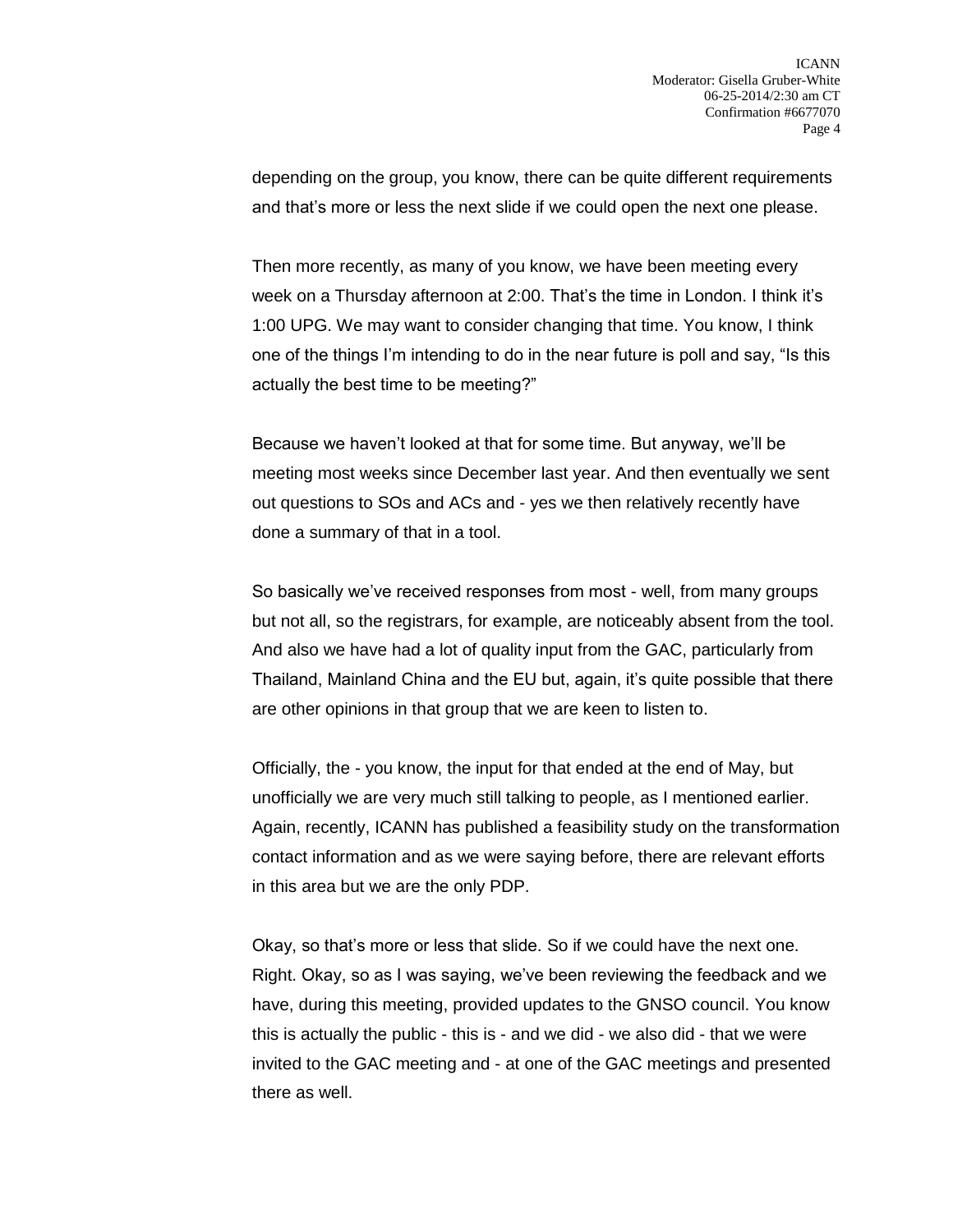Okay, so I wonder if this is the right time to raise another recent thing. Well, it has to be done sometime. Let's do it now. The suggestion is, which is not in the presentation, that now could be a very good time to raise - basically to look at the feedback tool and create a straw man, so create some sort of drafting that would address those - address what is the content of that.

So I'll just raise that now. Generally speaking, we are at the stage where we are looking for what we really would describe as dogs that haven't barked. So, you know, it's really looking for examples like the registrars and, you know, some parts of the GAC. Even some people outside ICANN could be quite interested in what we're doing.

So the example there might be law enforcement and - oh yes, another thing I might as well raise at this point is the intention, if at all possible, to have a roundtable with some of the - with stakeholders and including some that have not been very involved so far. And we are requesting that in - during the Los Angeles meeting. Okay, next slide, please. Ah, and I should be saying any questions. Yes, Jim.

Jim Galvin: I'm sorry, Jim Galvin. Did you just say that you wanted to meet with law enforcement in Los Angeles?

Man: No, not necessarily. We are interested in talking to law enforcement at any time. You know, they are a community that may have quite strong views. It may - you know, not necessarily in Los Angeles.

> In Los Angeles, generally we want to bring together certainly people within the ICANN community and this - and not necessarily only the ones that have been involved so far. It's more general than that.

Man: (Unintelligible). Thanks for the summary and I'd make some notes before that and I'm afraid it's - my questions and the need for action are still there. We always mention that there are other groups also meeting with similar issues.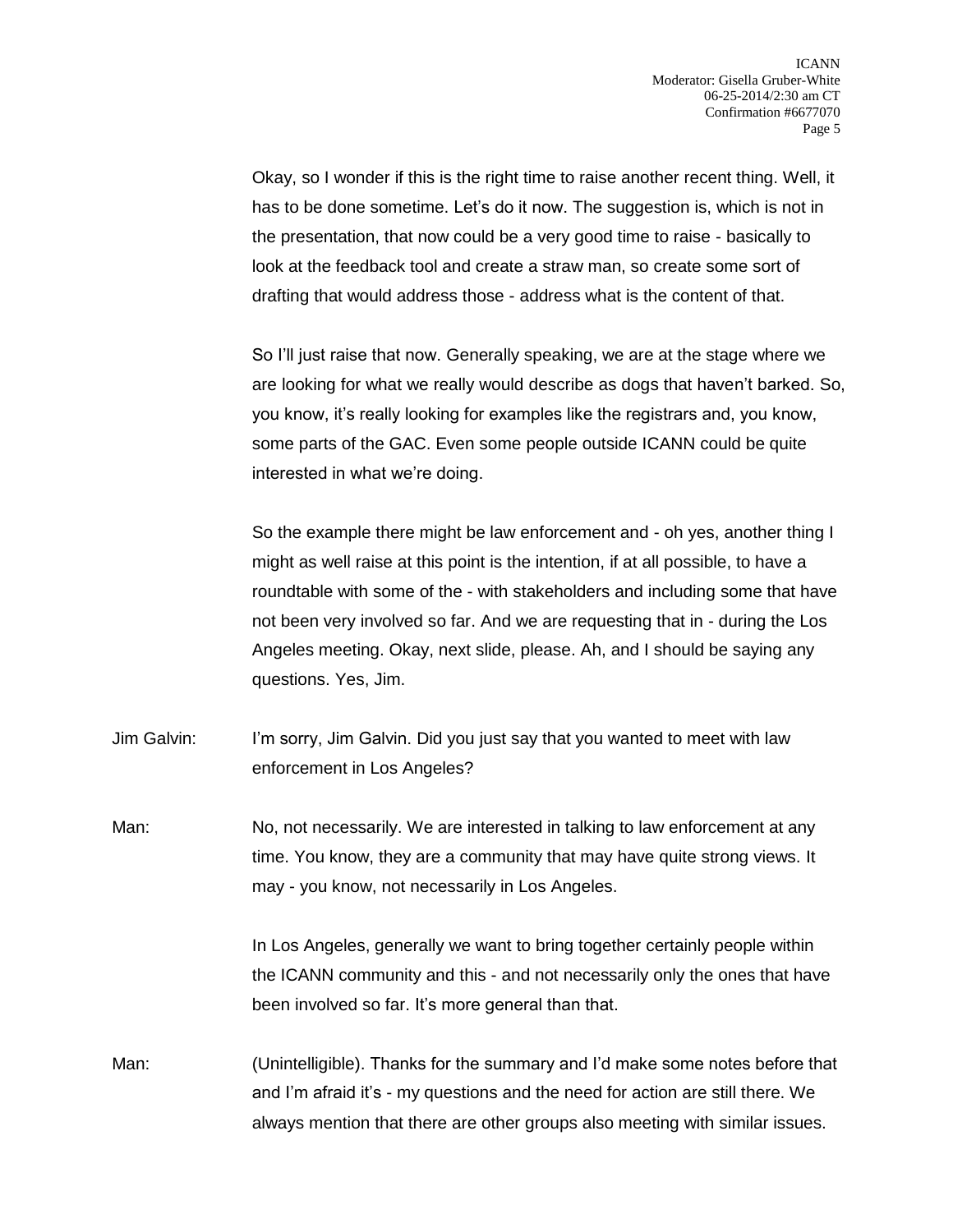And I personally had the feeling that when we go through these issues on the meetings with (our) - fantastic. Now we'll have information from that group. Then they're waiting for us to make a presentation (at that stage).

And I guess it's not just we have to wait for some more efficient way to deal with these issues. So one question I have is if it's not (been yet), if it could have some kind of meeting with other groups to make sure what are the issues, what are the timelines and also to make clear for everyone, including myself, what are the specific issues these groups are working with.

I presume that there were still be some gray zones and we have to deal with that. But - so that each group does some efficient work and at the same time, we don't deal with the same questions.

And also, I want to see the action plan we have with the more - as far as possible, a little more specific action points. And I think that now we have been dealing with this for half a year, and what we have is, even if it's not replies from each groups of interest, but we have comments and you have put them together in a summary and sometimes I - from my other practice, I know that sometimes it could be hard to get people to make initial comments if they don't - can't squeeze into what is this about?

But now we have - actually or we can prepare a specific paper with the questions and our summary of what we have (up here). And if we send that out, I'm pretty sure that we will also get replies from some of those that you haven't heard from yet. And that can also be some distinctive (up face). And from that paper, I think we can move on in a more quicker and specific way.

Man: Thank you. I think that was some very useful feedback there. Perhaps we are, to some extent, guilty of being ad hoc with the meetings with the other groups. It is quite complicated matrix and, you know, we can certainly look at doing something more dedicated.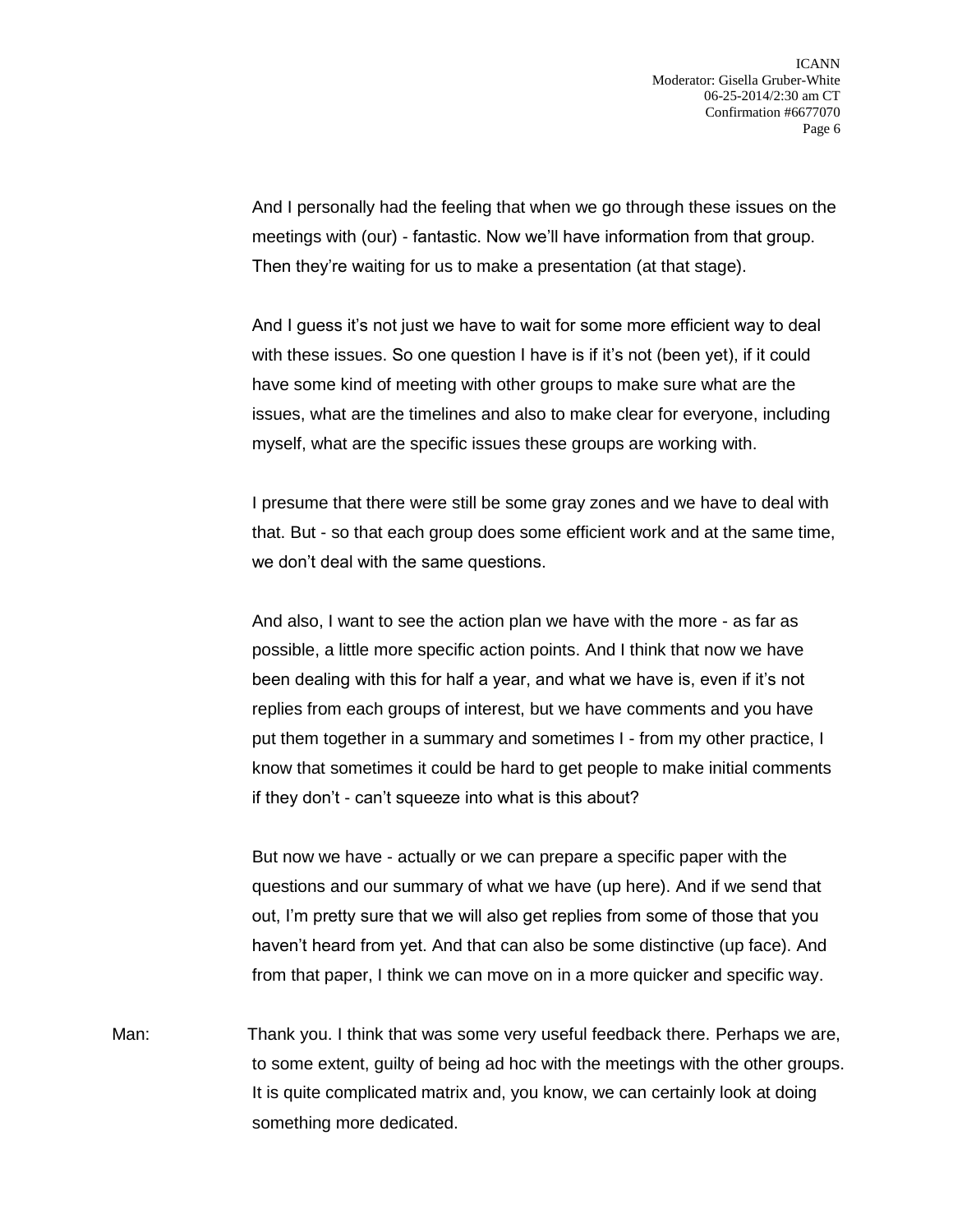ICANN Moderator: Gisella Gruber-White 06-25-2014/2:30 am CT Confirmation #6677070 Page 7

Then I think also possibly going straight into creating some kind of straw man out of the comments may be moving too quickly. There's no reason why we can't send out the paper widely first and then move into the straw man.

Man: Well, I want to pick up on your first question. And I had the same feeling that there was a bounce back from several groups that have the same topic of and are working on the same issue, if I may say, being the Whois and the contact information.

> And I was - I've been talking to (Jonathan), the chair of the GNSO about this problem and I still have to draft out the proposal. I propose to have a final sitting together being the chairs or co-chairs of each of these groups so that we can - we could align the work we are doing and avoid doing the same work over and over again without progressing because I'm afraid that we are all going in a certain direction but we don't know which direction that finally is.

Is it going to solution or is it going to putting other problems on the table? Because at the end, if we come up with recommendations that don't fit in what all other groups are doing, we will make us a little bit stupid.

So in order to avoid that, I propose to (Jonathan) that we should try to have a panel that allows us to have all the chairs sitting together and allowing us to make progress in what is finally the best outcome. And I'm still trying to get that done today and we'll send it around to the group before we get it out.

Man: Excellent.

Man: Yes, (Unintelligible) speaking. (About) fully supported - so you know, for what we are doing is preparing for the PDP, (consulate) PDP. So this PDP is embedded in certain rules. So - and it's embedded in the procedure of how to deal with.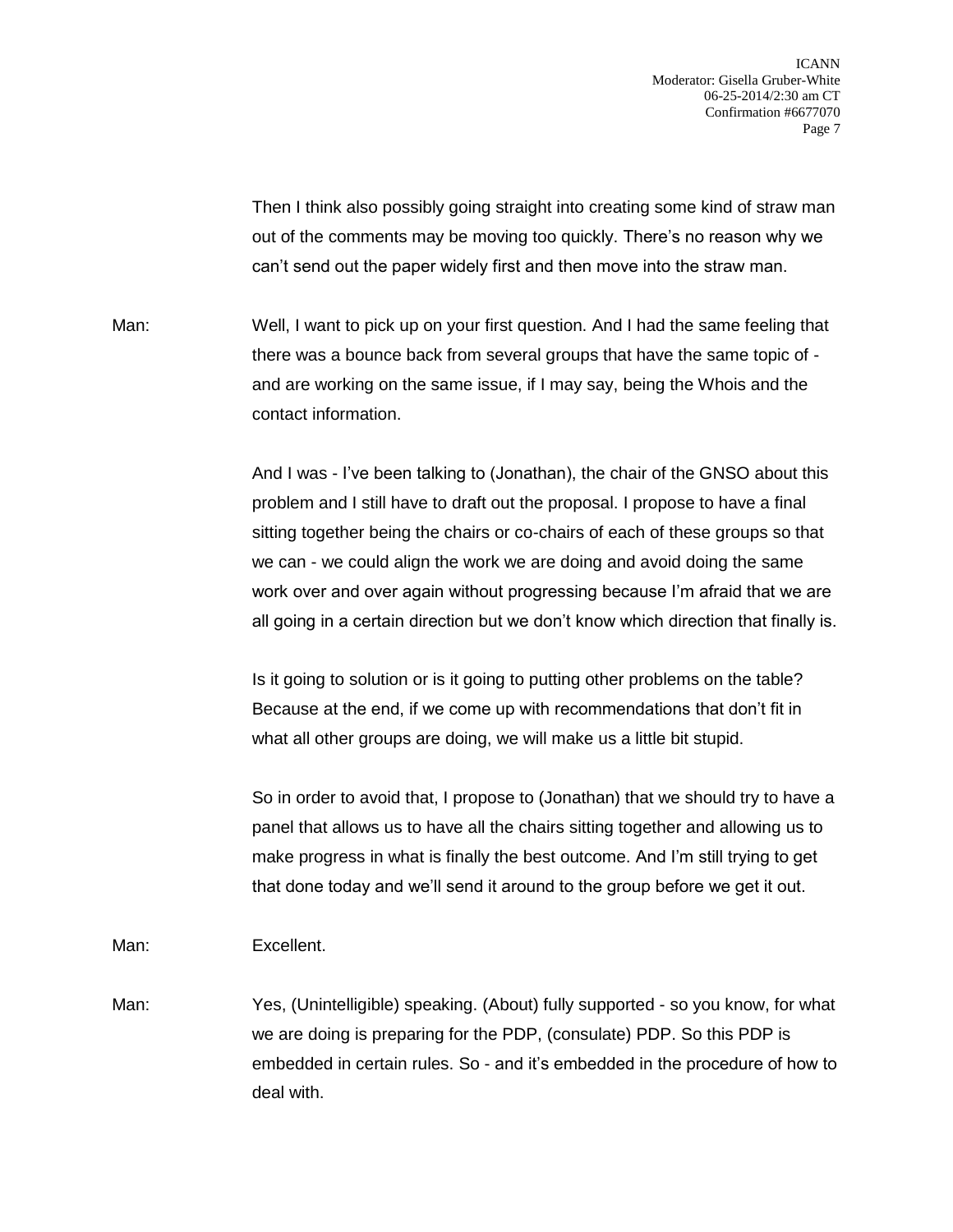So in - as you have seen, so people like (unintelligible), we also couldn't, at least, pay at every meeting, so it's good that you don't talk about the timing of the meeting, for example, it could help us.

On the other hand, the interest of different groups behind us are different. Some have more interest in that. Some, just to certain aspects which is reflected in the participation as well.

And so if we have the - if we are of the opinion that there is (unintelligible) to other groups, so I think nobody is going to hinder us to contact those groups, the chairs of those groups immediately as you're suggesting.

That's the one thing. On the other hand, you already reported to the GNSO council on the GNSO, on the recant. So we have to come back to them as well because they are mandating us.

And if we are of the opinion - it's going not in the right (way we) think about, you know, or it's - well, it's just we cannot move forward. Please help us. Give us the mandate. Give us different mandates or cut it or what else because this has to be put on that level to the council to make them aware that there's something going on.

I remember that because that time when I was on council, so several times we had this issue that people were of the opinion of why should we deal with that in this scope as well because the (article) may cover that aspect. So we have to make clear our mandate, to make clear what we have done.

And as far as we have (going, send the) report back. Nothing else. So don't care about that we, as our group, are not here in the position. We are to do more. If something is wrong, we try. You do your best to do so. Just report that back and the council - it's up to the council and we discuss that and really to think over the mandate. Thanks.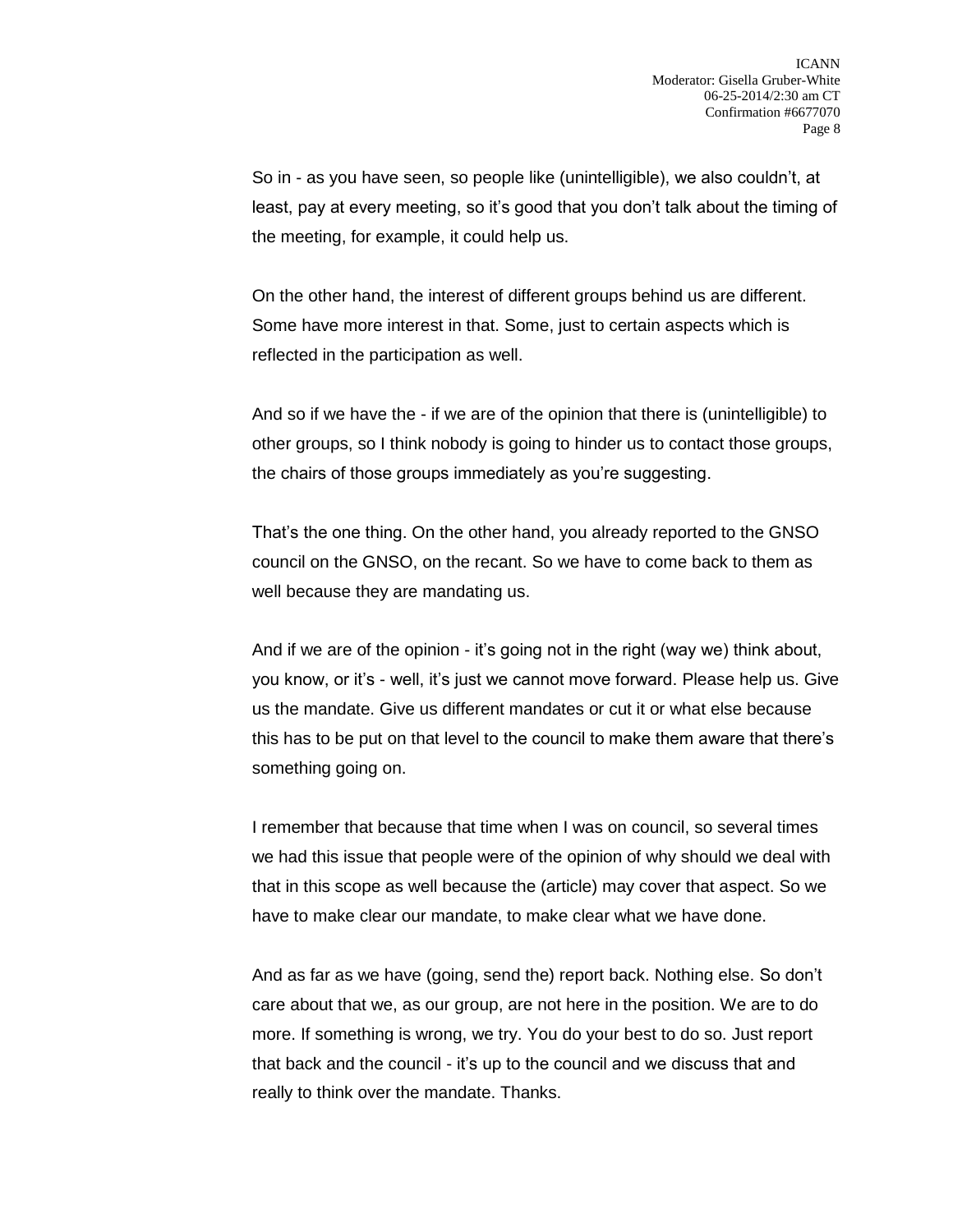Man: Thank you (Rolfe), (Rudy) for the transcript. What strikes me especially is the fact that - and that may be something we have to put on the council as a point of discussion is that fact that the board is requesting some studies to be done on the same topic.

> And that (frightens) me because at the end, if they're launching studies sideways what we are doing, it means that - it looks to me as if they don't trust what we do because they're asking others, external consultants that maybe don't know what we are doing.

And we didn't even get any contact with this study group or these consultants so that's maybe a point that we have to bring to the council and ask to bring it to the board and ask for clarification. Why did they launch these studies on the similar issue so that we have a clarification? Why is this done? Is it because there is a lack of trust? Is it because they want to bring other inputs to us? But it should be clear because we are volunteers. Those studies are not done on a volunteering basis.

Man: This is (Unintelligible) record. And do you think this study was just published that Steve Chang presented on two or three weeks ago?

- Man: There was I believe it was part of the initial request by the GNSO council that there would be a study in parallel with the working group that would inform the work of this group. Now, I have to look at the wording but I believe that was the case. I'll check and get back to you.
- Man: Yes, I mean, I think it is a complicated matrix. As you know, during our meetings we have systematically gone through all of the other content that has been produced over the recent months.

And, yes, occasionally there may be a small amount of overlap but actually, you know, I feel that we can still, you know, do what the charter tells us to do and we can take all of this stuff into account as we draft.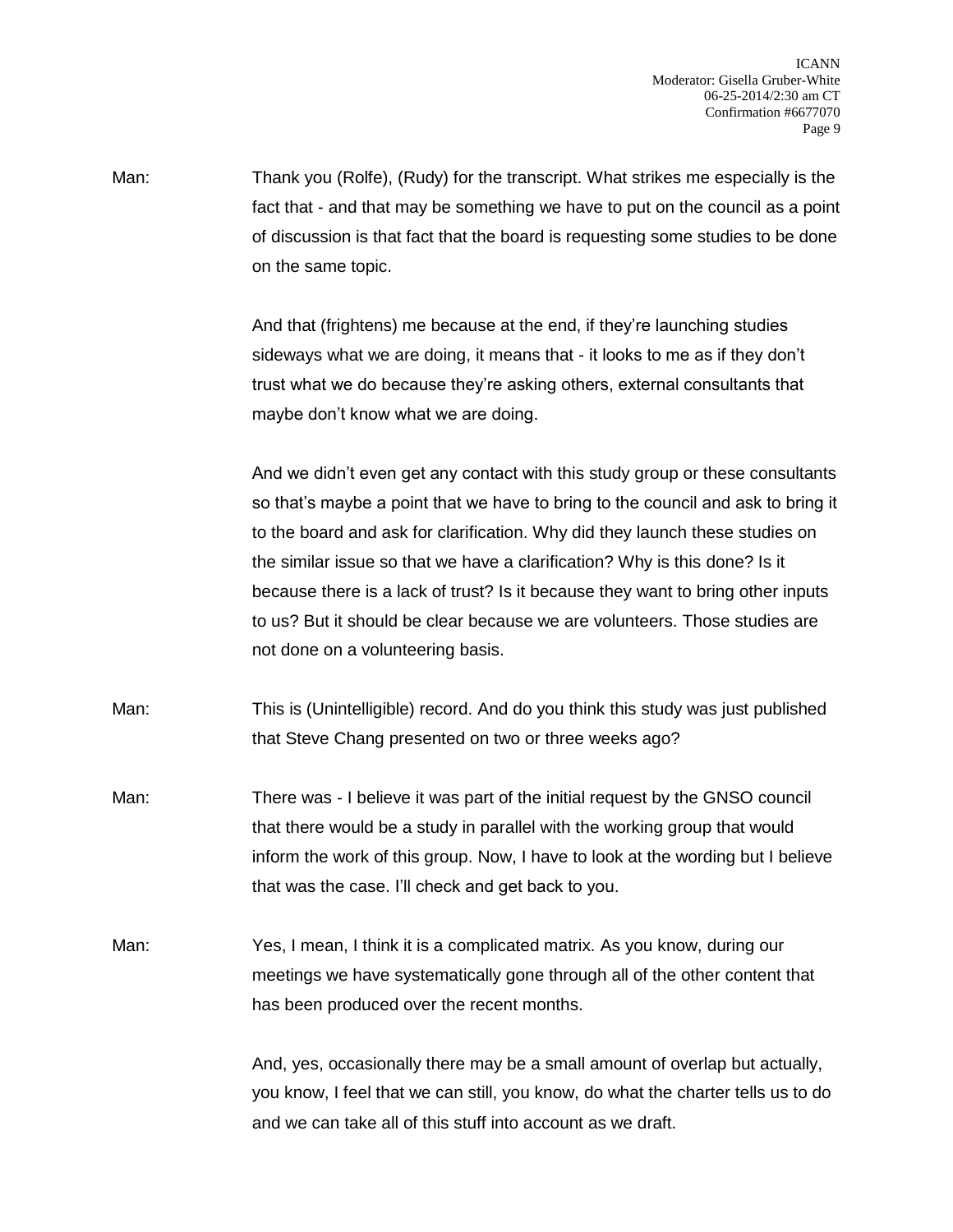So I think it's not - I feel that it's not the case that some think is really doing exactly the same as we are. I mean, we do have advantage, certainly, linguistically that, you know, we are coming from various different backgrounds and looking at this.

And so I think that's one of our fortes. And also, you know, that we do meet regularly and we are very systematic and what we produce is publicly available in - and systematically available. Everything we've done is completely open and it's in that Wiki.

I mean, I feel quite confident about what we've done. You know, that said, you know, perhaps it's not the case that we're just necessarily just going to plot on with that. I mean, we are open to - you know, to change.

But I think we can be confident about what we've done so far. The one area that does concern me, as I mentioned before, is the - you know, the charge that perhaps we haven't gotten written input in (IS).

We haven't gotten written input from all of the groups. Very often we've had, you know, people have spoken to us but effectively when doing this kind of work, you really do need the written input.

And that was why earlier I was highlighting the importance of getting that input from other, you know, from other players. I feel if we don't - if we are unable to get that input, it does endanger the timeline.

So at the moment, we are hoping to meet the December timeline, I think - if we don't meet that timeline, then I think a lot of the worry that were expressed earlier could become much larger.

(Rudy Vasnick): (Rudy) speaking. Yes, last - it's clear that it was recommended by the GNSO but maybe we need to go back to the GNSO and ask for clarification on the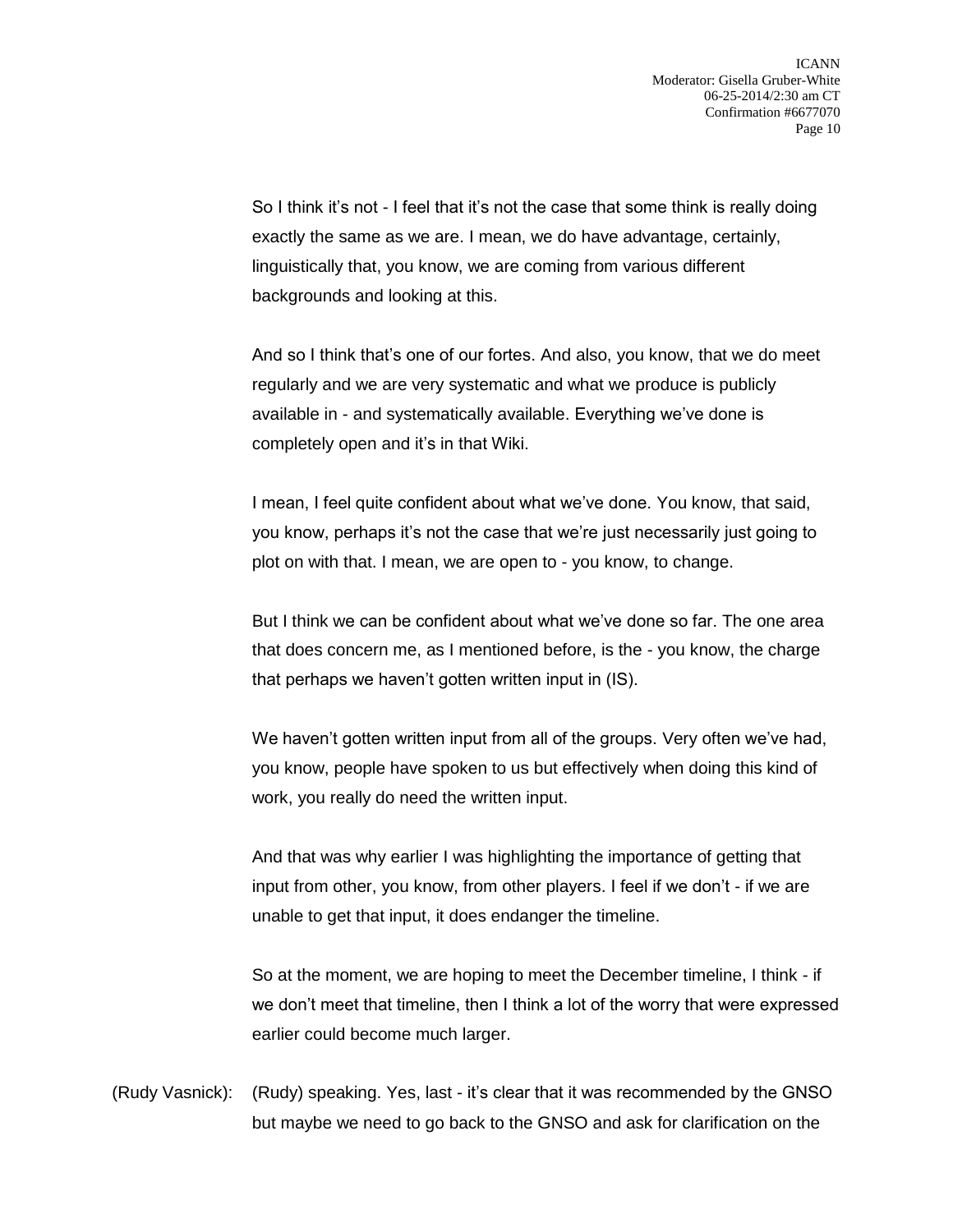real reasoning behind it because it's good to have that (unintelligible) but it's good to know also eventually what I would consider is that this study which has started before we started in order to enable us to start with good input already.

- Man: Great. (Unintelligible) with the I mean, the study obviously can't produce a policy that hasn't come out of the PDP. And because it's a very technical issue, not - the question necessarily whether or not you do translate in terms of iteration but how this actually would work and how this could be implemented is something that requires some expertise that I think the council felt at the time should be explored by an expert study on this so the group is informed of what can and cannot be done technically. I don't think it's meant to assume any outcome of what the recommendations of this group are but just to show, if you want, the technical limitations.
- (Juno): (Unintelligible). I have to leave for the GAC, so to be able to address whether we point out the problems or we - is that the solution or what we try to do is we try to work the problem out rather than guess.

So we have been agreed with (the registrar) in Thailand that we will (conduct) the trial on translation, (transliteration) to see where the problem is then. We're working on - like, we would (disable) the main (cart). We try to conduct not only translation, transliteration but go for the UPU (syntax) and how it is (affecting) - because we start with the Thailand. (unintelligible).

Because that's the only (unintelligible) to accountabilities and validation, verifications, we tried to work the problem out. It's not guessing (unintelligible) because we try to see that if we want to do the mail verification validations, how much it's going to cost for the projects.

And we've been (unintelligible) in Thailand working to get to reform the groups. And we hope, cross the finger, that we can come out with the first report back to this before the (RA). That's during the time we work it should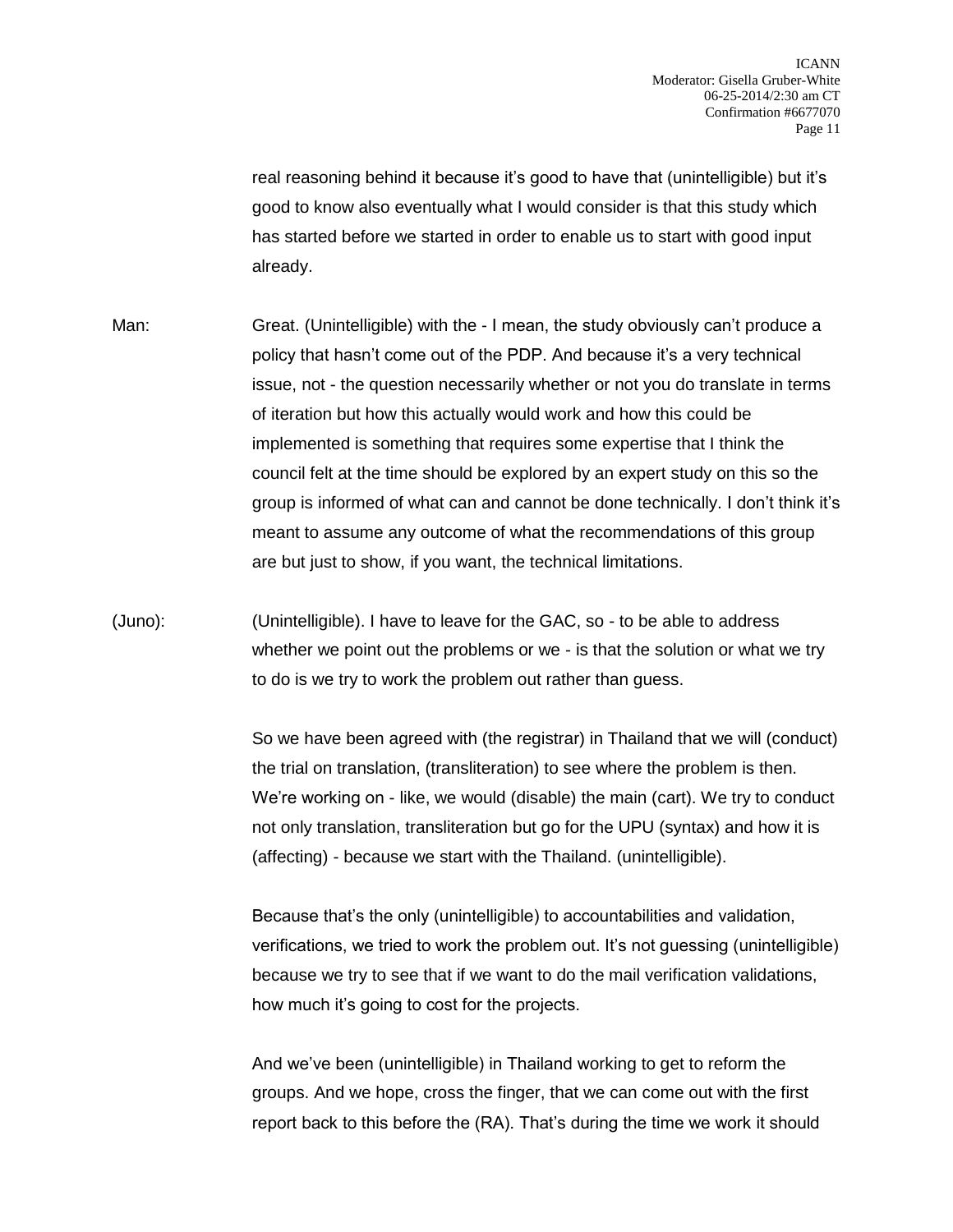address because we tried to answer the three questions who need to do it at what cost.

And I think, if not, coming out from study on the paper, we agree to put people in together and work the problem out. In fact, we have a workshop in Korea together with the Korean Post and (Unintelligible) in that forum. And we raised the concern, not only translate, but even we need to go for UPU intax, how it affects.

And if like we discuss from the working groups we raise questions on hands corrector, which in Korean leaving in Beijing and how it is being done, I think that's the only thing we try to (unintelligible) to help to find out what the problem is.

Man: Thank you very much (Juno). We are very grateful for the amount of work you and your colleagues have put into this area.

> It is interesting that you raise the UPU because that does seem to be a very key part of this. I mean earlier on in our calls, you know, we spoke about, you know, very simple solutions. But the problem is with so-called simple solutions, you know, they may be unfamiliar to some people, so even if it's simple, specifically in this case, it would be something like, you know, if it's a name then use official English translation unless it doesn't exist in which case transliterate it. So that might be the sort of simple approach.

However the UPU offers what I would regard - the reason we shied away from what the UPU is doing is because it is actually a very large collection of systems. But on the other hand, it is all code defied; people are very use to using it. So therefore it becomes very attractive and it is an absolutely key area.

(Rudy Vasnick): Rudi speaking for the transcript.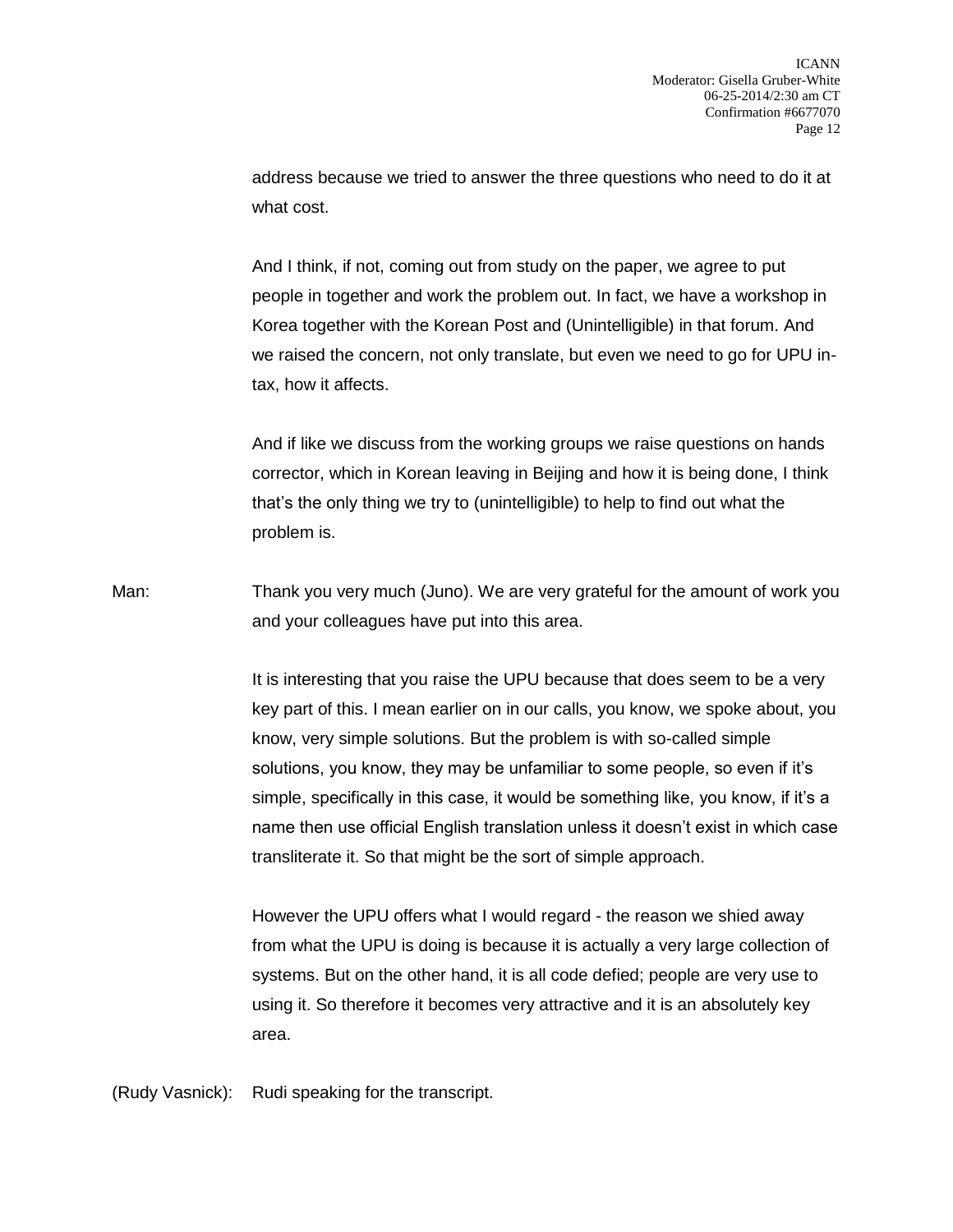I'm just wondering; I'm putting this on the table for this group. Should we have a closer contact with the UPU and see if what they are doing can help us in giving us guidance in possible solutions. As you say, it's all coded, and indeed there is (unintelligible) definition the way they are handling the data.

We triggered one sample in the Whois with the Chinese domain name and we ended up in having complete false information in the Whois. Remember we did it a few days ago.

Man: General speaking, these things get much easier when you actually try to do things. Talking about them is often really, really hard. If you actually do something concrete certainly you see things.

> And the reason I'm now highlighting the UPU is that when there was a mention of the straw man, the first thing I thought was, "Well what role does the UPU play in that?" And then I thought, "We probably need to know more about the match."

(Chris Dillon): (Chris Dillon) for the record.

I'm just wondering, I agree that there's a lot of players that come into this and that have expertise and strong opinions on this.

But I - going back to your first point that, you know, what the study has to do with this. This is a working group that should make the (unintelligible) recommendation. I think it might be easier to gather information and feedback and opinion from others to see about feasibility from an initial report.

So if the group were to come up with something, even if it doesn't have full consensus, that will certainly draw out comments from within the group and from outside the group. An initial report essentially is what it is; it's an initial report with draft recommendations that do not need consensus.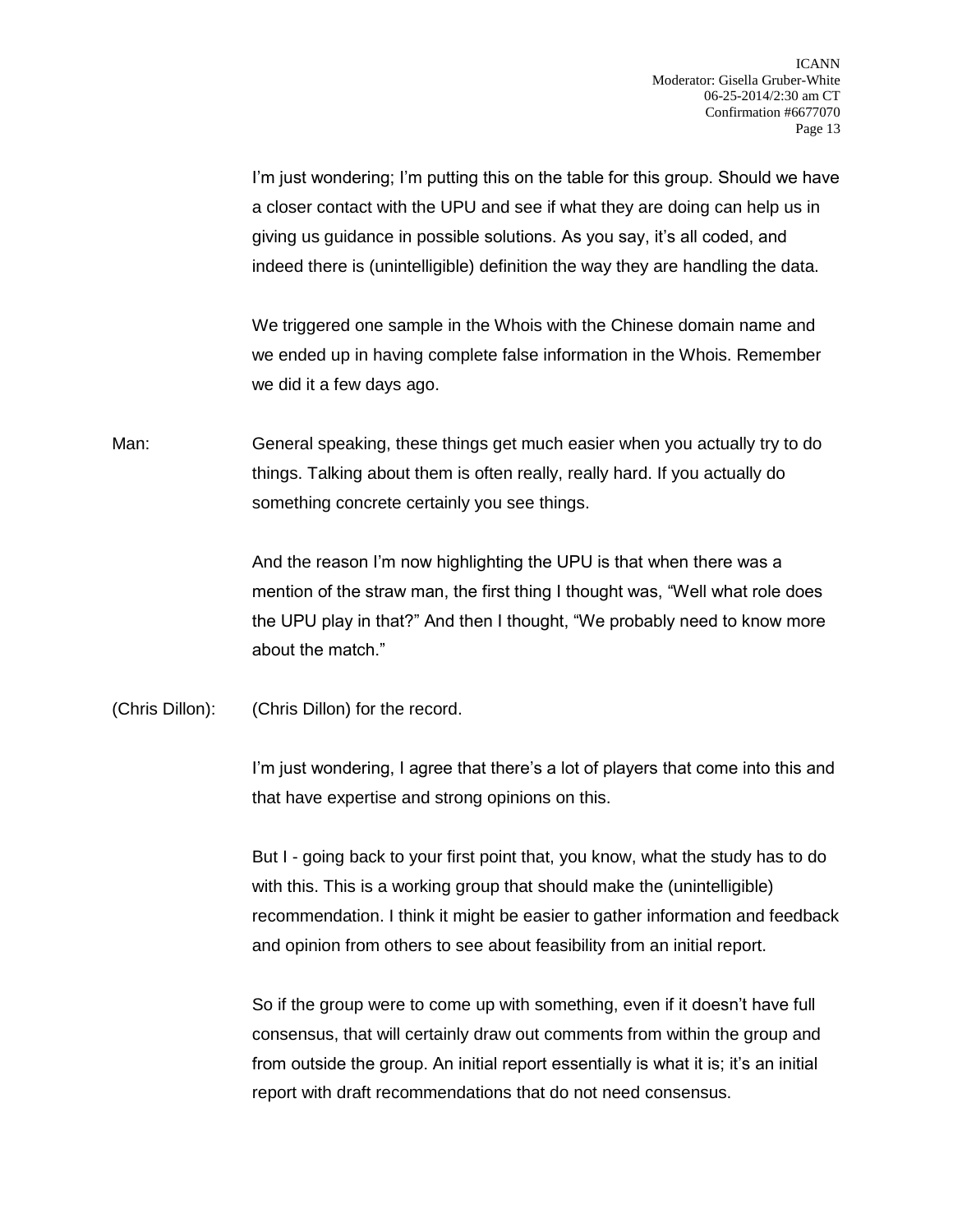And so that might be a way to facilitate debate with others and to seek opinions. And also if you have people like law enforcement, they might be much more forthcoming in their views when they see what's on the table, especially if they don't agree I assume.

And the same certainly goes to certain stakeholder groups and constituencies in the GNSO I believe. And also the idea of a roundtable in Los Angeles, well there's certainly a good one in talking of (unintelligible).

They remind that, you know, this group has been chartered by GNSO to deal with those issues. And so essentially what the recommendation is of this, the expectation would certainly be that, for example, whatever the outcome may or may not be of the EWG, this still goes through the GNSO process, right. I mean even if this goes through in LA and then enters into a PDP, you know, I mean the best case scenario would be at least 12 months from now and I think that's a very optimistic view on this.

But they would have to take into account the echo of this working group essentially because we make policy on a very small issue that affects the EWG. But you know, the policy recommendation, if it goes through whatever it may be, if you want impact on the EWG rather than the other way around.

So I think we should try to come to some preliminary recommendations and see where we stand with that. And they will comment. And whoever disagrees will come and let us know; I'm very certain about that.

Man: (Unintelligible).

Man: (Unintelligible). I agree with that, and sorry if I haven't looked at it for awhile now. But I remember from our agenda, we have a few specific more detailed points, but otherwise it's just (unintelligible) our meetings.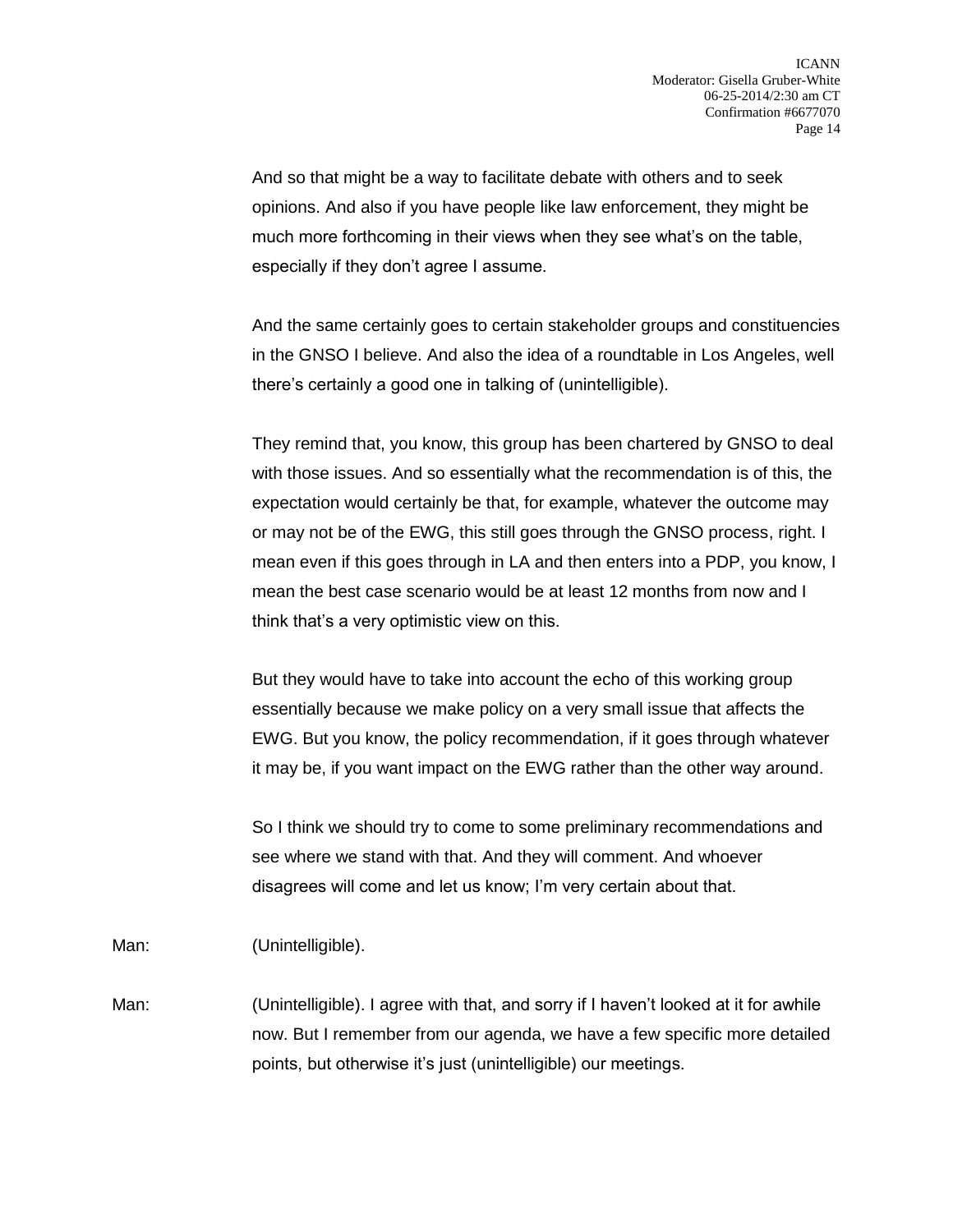And if it's possible, and I presume that we can assist in dealing with this by email between now and the next meeting, but to have more specified issues for each upcoming meeting so that we also afford ourselves to have specific deadlines for the work. It will also be more clear what and when we will meet of the deadline's topics. Thanks.

Man: (Unintelligible).

(Pitinon): Hi, (Pitinon) for the transcript.

I'm able to agree with you with the UPU. And actually from the workshop I had last week, UPU really looking for something like Dot Post for the next round if it happening. So they are really - there will be someone who really knows about what's going on in the ICANN from UPU. And ICANN can have reference to that person.

And I don't know if for the - I look in our questions. The last one is the validation - validation, right. So I'm not sure if part of it will be - how do we translate.

From our study locally, we're conducting this registrar and someone who in charge of the translation for Thai to English in Thailand. So we will come up with how we translate. But that will be only for the Thailand case.

And we are quite sure that it's quite different each country. So that could be in your report. But I really encourage other members here to take a look at how to translate for your script as well.

For now, I will call this the (unintelligible) and be the countries around Thailand.

Man: Thank you. Jim please.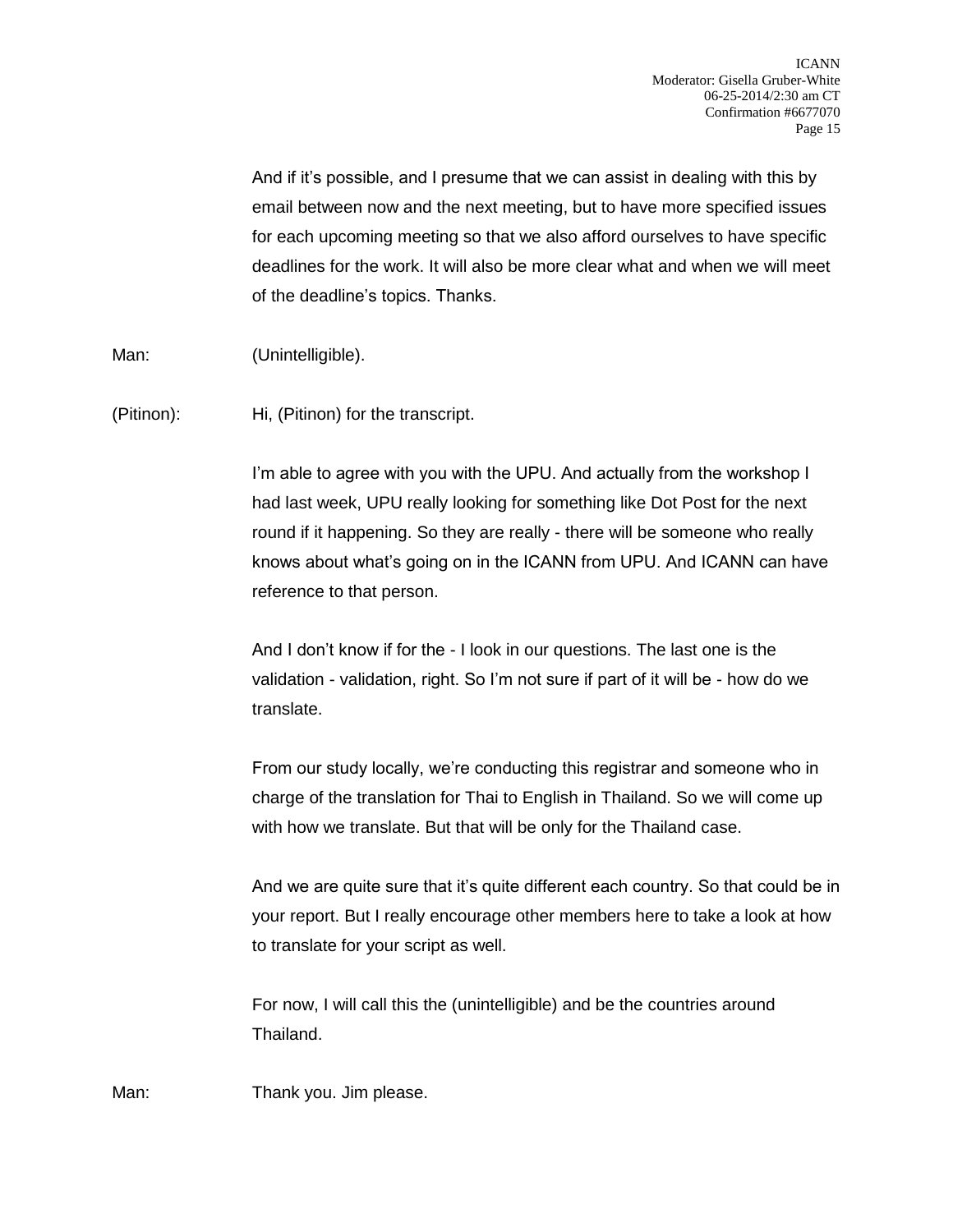Jim Galvin: Jim Galvin for the transcript.

I guess I have a question and maybe it's directed at the Chairs. I'm still struggling to understand what question we want to ask of the UPU and what specific advice we're looking to get from them.

And I ask that question because at least the context that I have for this is they have a set of regulations, if you will, that define what, you know, contact information, postal information, is supposed to look like. You know, they're understood in spite of the fact that they're rather ambiguous and open-ended. But nonetheless, we know what's there.

So that's why, you know, it would be helpful if - I'm just trying to understand exactly what we think we need to get from them and what we're going to ask them. Thank you.

Man: Thank you for that, yes. The UPU has certainly a lot of information in this area. So it's, you know, it has templates for representing the draft data. It's obviously done a huge amount of work. I mean we know from what we've looked at during meetings that it's certainly a major player.

> And you know, I guess, you know, the question is to what extent it is actually a system which it's already in a particular context and it's just in, you know, snail mail, is actually answering - practically answering some of this. That's why it's interesting.

> Oh, the other - sorry - the other part to it I should say is just that it's such a big system. So because you concern letters, well, more or less anywhere I think. That is very attractive because certainly some of the other systems are surprisingly small.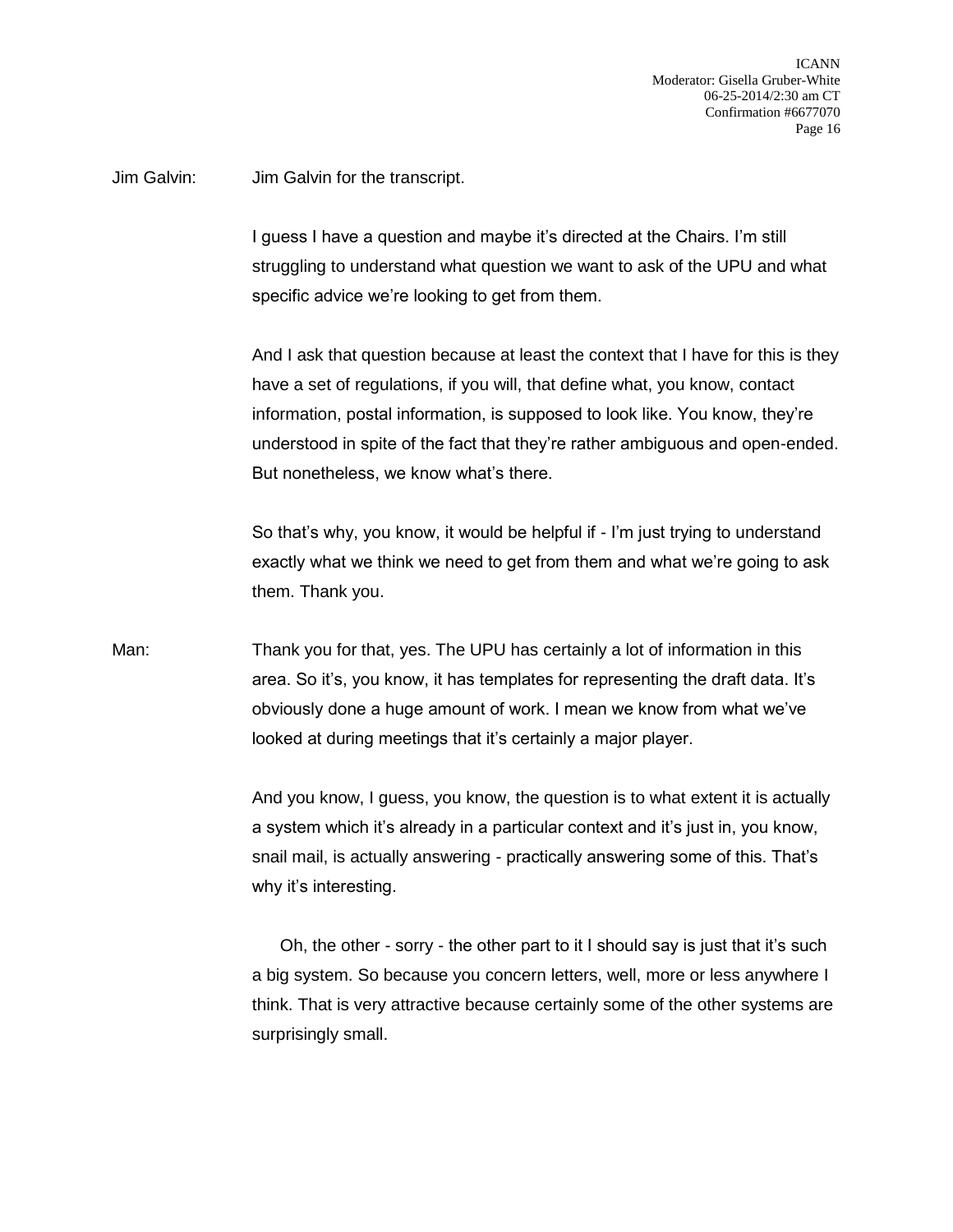So some of the translation and transliteration systems, you know, you're only talking handfuls of languages - well 75 or something like this. These are very small numbers whereas UPU is a far larger system so that is the attraction.

Jim Galvin: Okay, so I'll follow-up then. I'll offer my perspective on the rules that UPU has; someone who has looked at this stuff because of other context and needing to understand this stuff.

> I think it boils down to a few things that one could understand. First thing is that it's a heavy lead manual system when you come right down to it. It depends a great deal on people. In the end, the only thing that matters is what your local postman is able to do.

You know, but from a top-down, there's very limited rules that are required. You know, you need the country name needs to be visible in a globally recognized language which is almost always English but doesn't have to be. Past that, it's kind of like the DNS. As you get down through levels in the system, entering the country, you know, province down into the city, they can all have their own rules and do their own thing, and that's the way the system works.

And the framework that specified for who addresses look can change as you drop into each level because they can all have their own rules.

As I understand it, there's no actual translation or transliteration that goes on in the system anywhere. You know, you're obligated to present the address in a way that the destination postal person can deal with it.

And you know, there's really only guidance on what that looks like and fairly accepted ways in which we do that. So at an international level, you know, you sort of have to put a certain amount of information but not that much, you know. It really just depends on what that end person is going to do with it. If you know what that is, you just do it.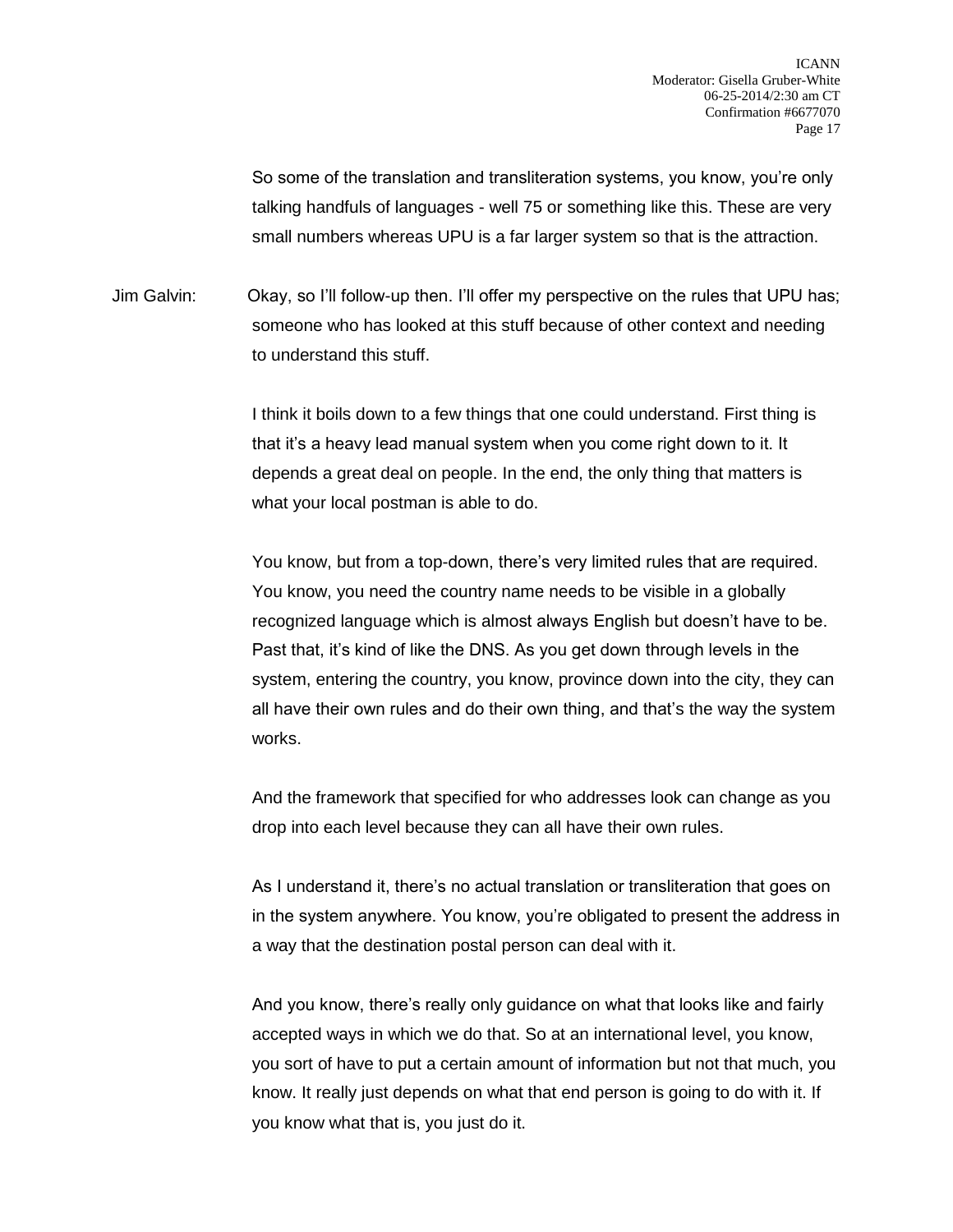So again, I mean I just come back to my question. Not that I'm objecting that we bring someone from the UPU to describe this to us, but if we have a more specific question from them or are we just simple looking for a presentation from them on how the system works.

Man: I would say that we need more information about that system. You know, certainly, for example, a Japanese postman knows what to do with a letter which has been sent to a Japanese address within Romanization. So it's actually quite interesting to know how that is, you know, how that is working.

> Yes, I feel of all of the systems though, that is the one which we would do to - I mean it actually sounds as if you have more information about it than we do. And it may be that it's just one of those things that looks attractive at the beginning and then you get into it and you find problems.

It may well be that policy we suggest has a fairly heavy manual element in some areas, you know, particularly translation.

So yes, I think really all I'm saying is, you know, it's such a large system I really would like to know more about it because I feel (unintelligible) because it could inform what we're doing.

(Rudy Vasnick): (Rudy Vasnick) for the transcript.

I think we need to go back to our (unintelligible) objectives, and it's all about the contact information which means addresses. And if I'm correct, the objective is to end up in having correct addresses for the contact information; that's the end goal. If it's in a language that we don't understand or that a large group doesn't understand or cannot read, we are looking into a mechanism that allows to translate it or transliterate it into a language that is understood.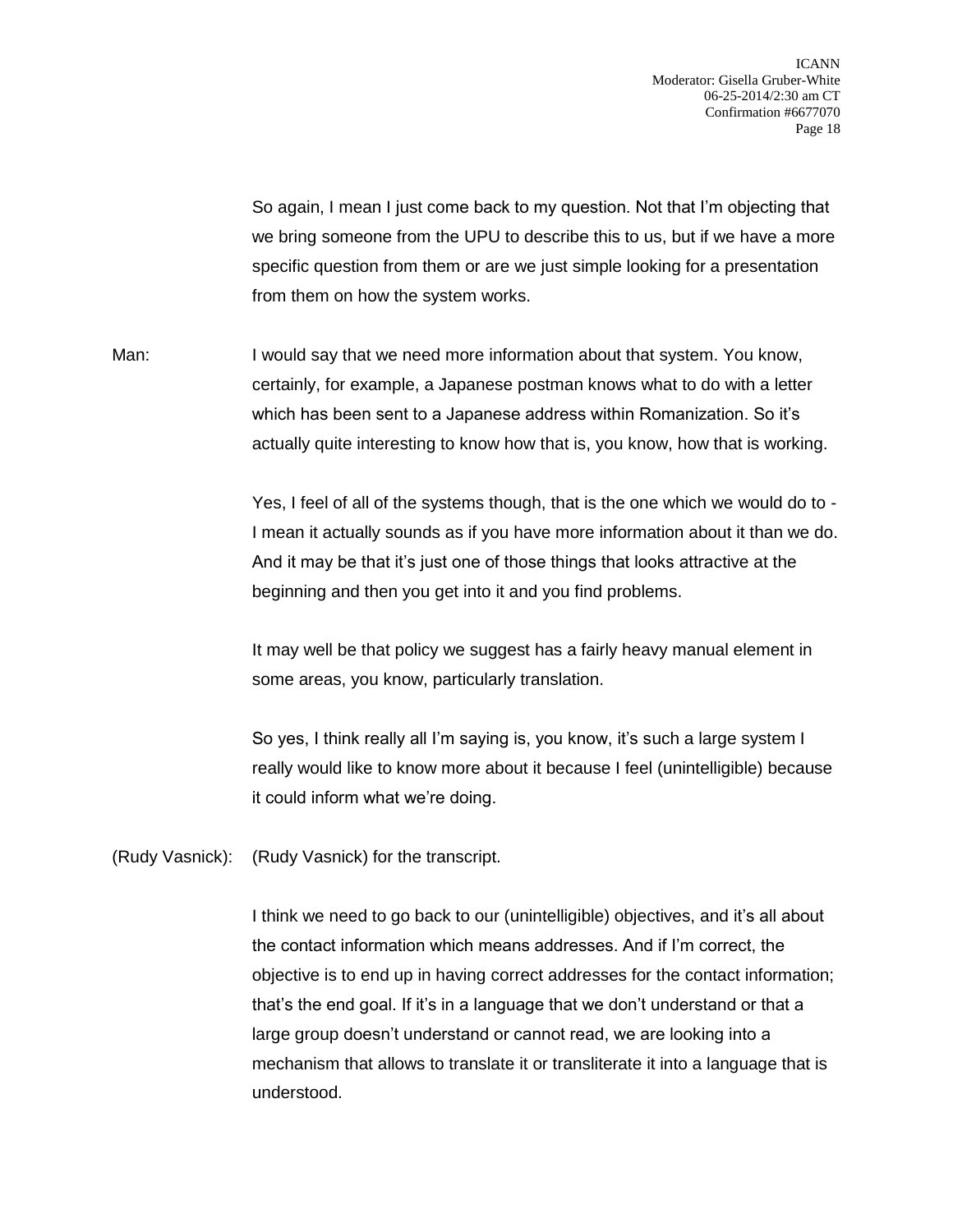Or am I wrong? (Unintelligible)?

(Chris Dillon): (Unintelligible). I think the initial goal is to determine whether contact information data put in by a registrant is or is not translated or transliterated. So that does not mean that anybody needs to be able to read it because then, I mean - so that's an initial hurdle that it's almost a black-and-white issue to start with; should it be done or shouldn't it be done.

> If it should be done, the group can certainly recommend what should be done. For example, if a Russian person puts it in, should that be also then transliterated into (Unintelligible), right. You know, why should it just be Asky that the question it certainly would come up if it would be a yes as a next step.

If it is not translated or transliterated (unintelligible), and then you can say registrants put in the data in the language that they would like too. It needs to be verified and those people would like to access this is up to them then to find a way to translate it or transliterate it for themselves. It's just important that they be able to access the data in the language of the script that has been put in.

So that if I search for a URL in a Chinese top level domain, I'll be able to get on my computer, on my Asky computer, the Chinese letters of the person (unintelligible).

So I think the initial black-and-white should or shouldn't it be done, is the first hurdle. And then from that may follow may be different questions that the group needs to address afterwards.

Man: So I'll just comment on that very briefly and then go to Jim.

And so we have the two questions; we have about desirability. You know, should transformation be done at all? That's one question. And then you have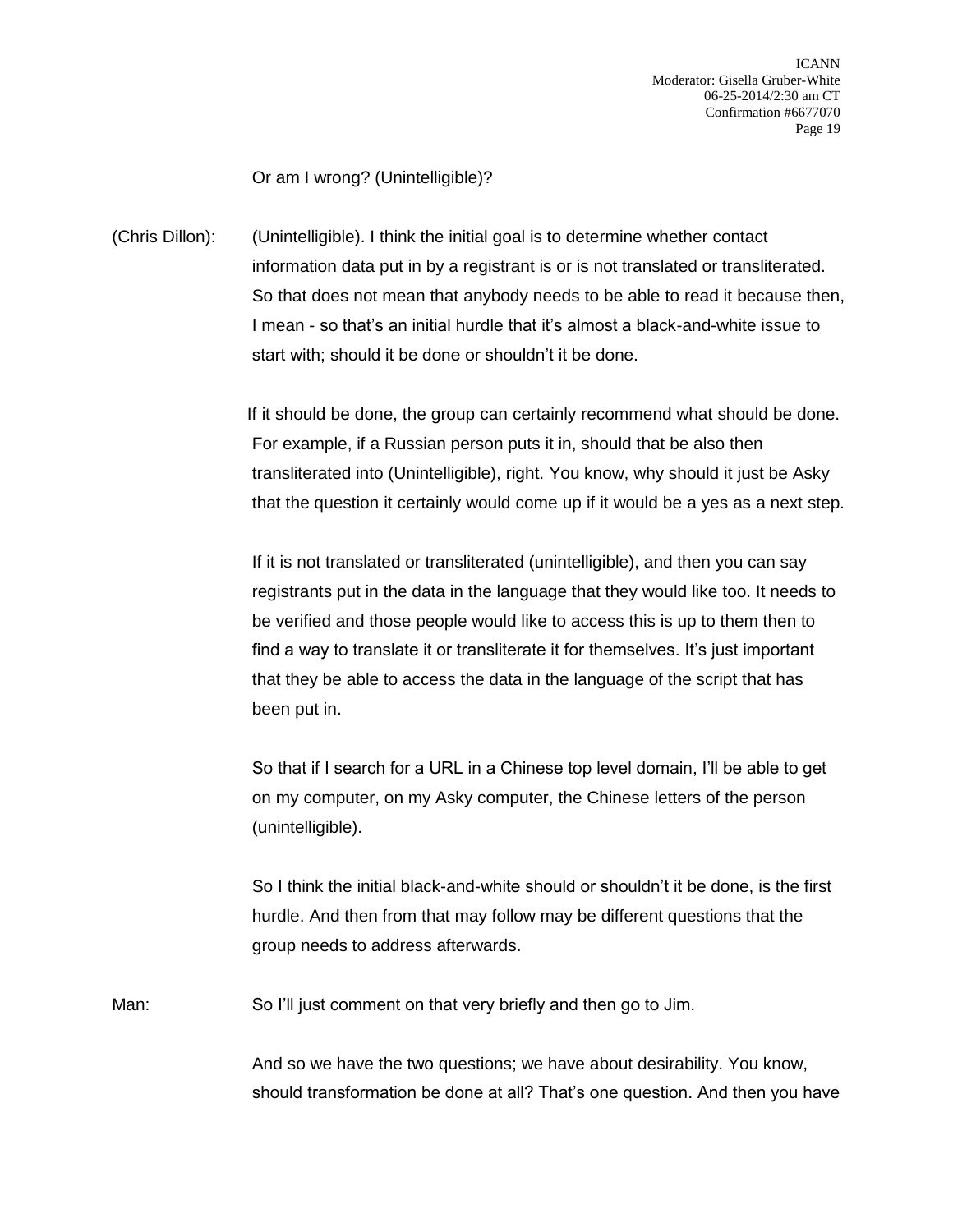this other question, you know, if it should then, how should it be done effectively.

So the way I feel about it is that I'm an absolute total no is actually quite unlikely to the first question. You know, it should not be done at all. There are people that believe that the NCSG, if I'm correct, their position is fairly close to that.

However, most of the time you might be saying, you know, their might be a case where they're saying, "Generally no," but in particular for special reasons you might want to do it.

So what I'm trying to say to you is that the likelihood of us not having to answer the second question actually what it is, is very low. So we will almost certainly have to answer the second question about, you know, translation or transliteration or conceivably something else; tagging may be involved for example.

So therefore, we can, I feel, we can answer the two at the same time because the likelihood of not having to answer that question is very low.

(Rudy Vasnick): I see a queue. Jim was first.

Jim Galvin: I will yield to my colleague on the corner because she had her hand up before me and then I'll go after her.

(Nia Katani): It's (Nia Katani) from (JPhoenix). Just to introduce what we do, we run our own Whois for IP address for our community with Japan.

> And related to the issue of translation, maybe a little bit preliminary to going into the details of discussions, to what extent we're going to go to translation, but we might also want to identify whether we also translate the content or just simply the field so that people know, you know, what are the contents of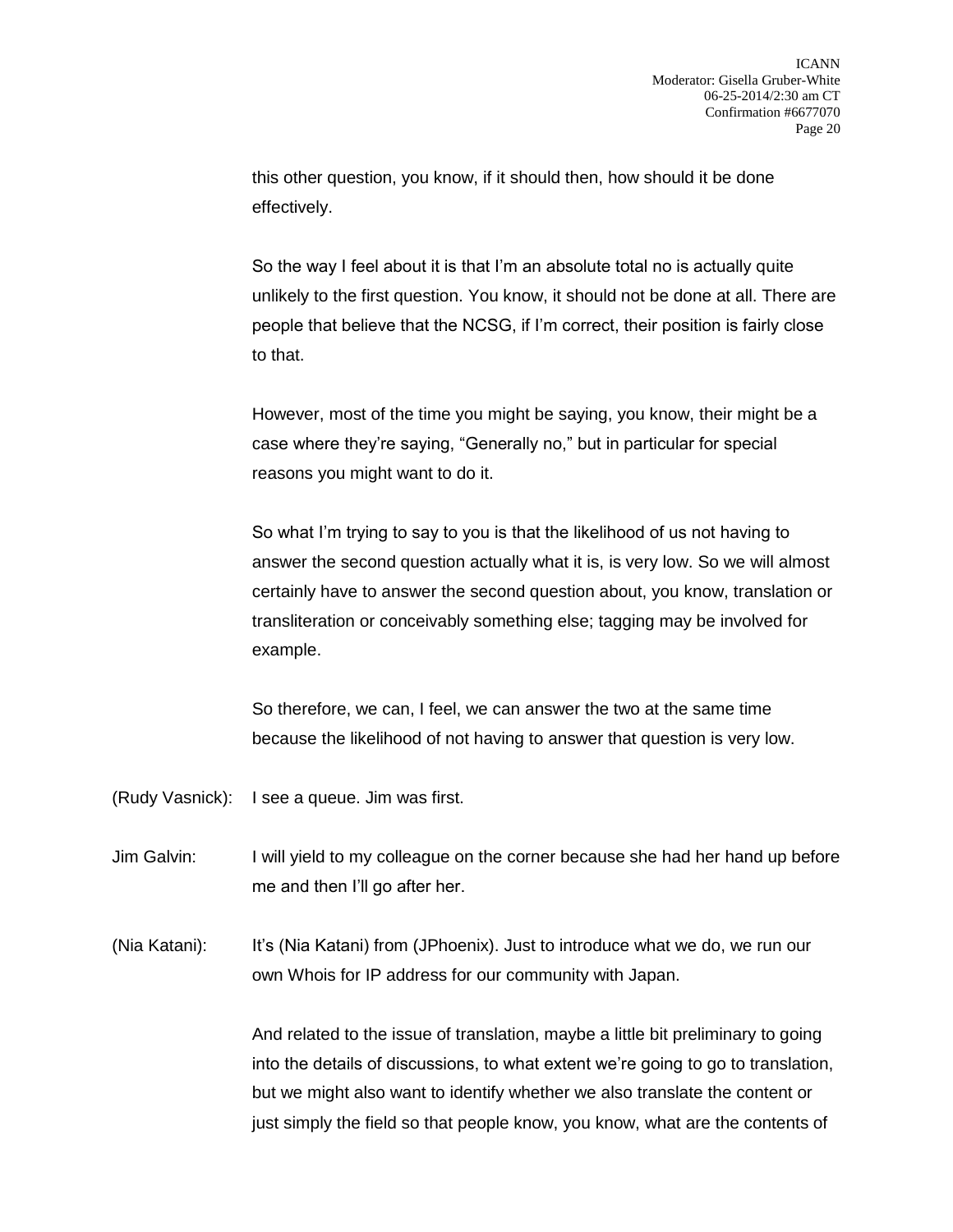the information, and they can just like look into it and do the translation themselves about the content. That's one thing I want to flag as a possible consideration.

And the second point, again, back a little bit earlier about the discussion as a reference for the UPU. Maybe this is already looked into, but I think a lot of the ccTLDs, they run their own Whois and probably supporting their own language. So that might be something that we want to look into as a reference.

Man: Thank you. Most of the time in the group we have been talking about content not fields, but I've made a note about that. We need to think about fields as well.

Yes, exists - again, existing over Whois systems, we've touched on them but that's probably another area we need to look up in more detail. Thank you.

Steve Chang: I have put in the queue.

((Crosstalk))

Jim Galvin: So Jim Galvin. I have to admit I'm becoming even more confused here now as we move along. We've tried to say a couple of times what question that we're answering and I was - and at first I was agreeing with Lars but I wanted to shape it a little differently, and after some responses I'm actually a little confused and I would appreciate some clarity on this point here.

> I thought that we had two questions that we're answering in this working group. The first one being, should there be a single universal language or script used for registration data. And the answer to that will necessarily affect the answer to the second question which is should there be transformations. And then the important part of should there be transformations is who should bear the burden of that cost?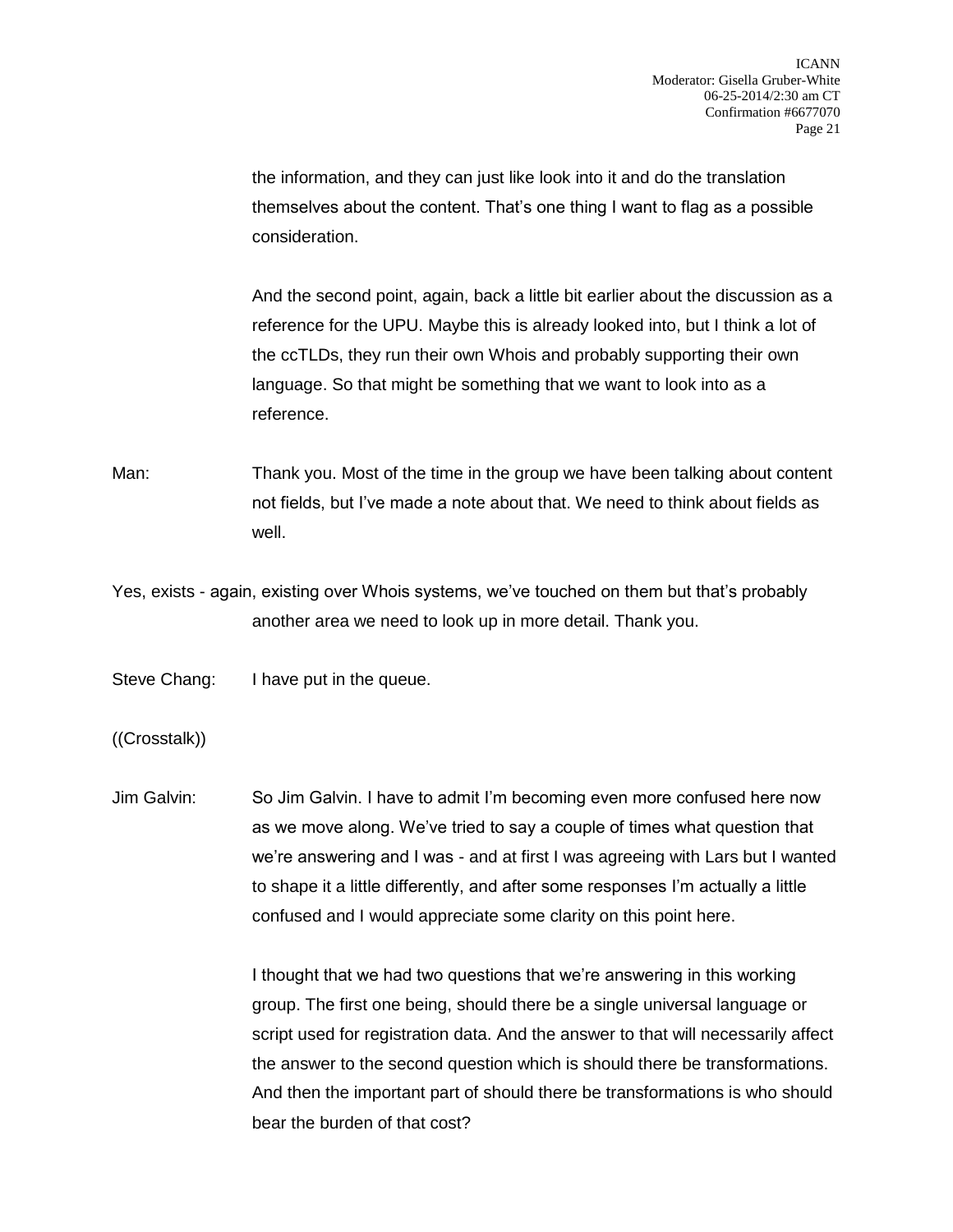So I thought our real focus here as a primary staff is whether or not information in the system for the entire system meaning from a registrant, right, to the registrar to the registry and out the director of service should be in a single language and script or not.

And I mean if we say no then that certainly affects what we're going to say about transformations in the second question. If we say yes, then there's a very significant question that we have to answer in the second one.

And that's my characterization of the two questions that we're answering. But I haven't heard you say it in that way and so I would appreciate some clarity on what we're doing. Thank you.

Steve Chang: So Jim regarding your first questions, should it be - oh sorry, for the transcript this is Steve Sheng from ICANN Staff.

> The original RD group looked into this issue, and what I think in the report it says we need to balance the capacity of the users submitting the data, right, as one of the primary motivations for internationalizing these things. And therefore, users should be able to submit registration data in their own language and encoded in the script.

Now that's a decision, it's a working group decision that has not probably gone through a PDP, so maybe this PDP working group would want to rectify that. Of you could disagree with the original already conclusion. So that's something I think Lars can provide some guidance here.

And I also want to plug in that we keep looking to the registry practices. We did a report looking survey of how registries and registrars are currently handling international registration data. And that's a document that's in a report that we published for public comment.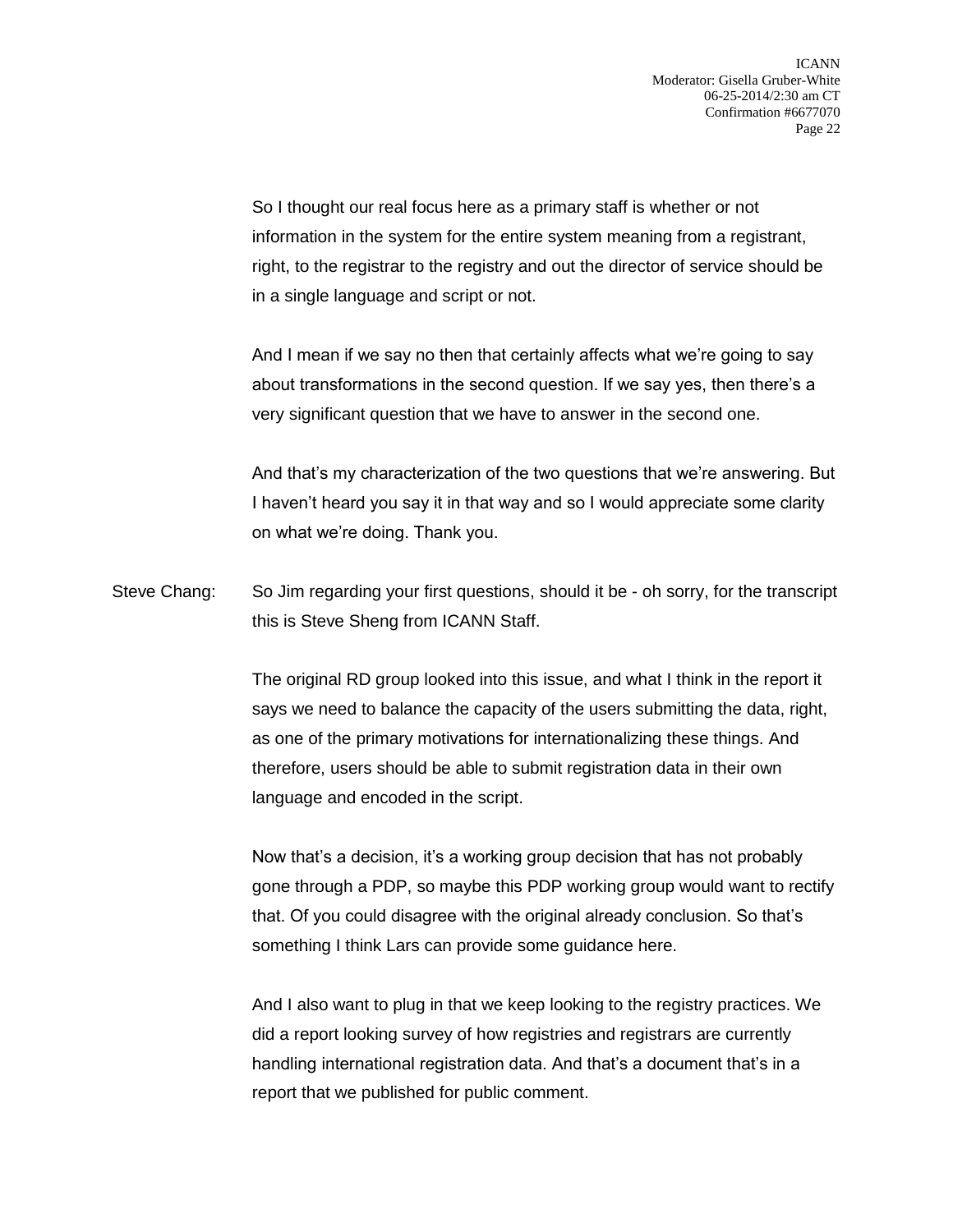And I think Mark here is one of the lead authors for that. I'll also present it to this group. And I think that's a useful information point to take into consideration. Thanks.

Lars Hoffman: This is Lars, just to that very point.

Yes, I agree obviously with what Steve just said. And in fact, if you read the - Jim if you read the first charter question, it (unintelligible) that very effect that registrants can or should put in the Whois data or the registration data in their own scripted set where that is desirable to translate contact information into single script. So therefore, assuming that is put into different scripts and then whether or not this should be then translated into a single one.

- (Peter Jernbak): Well (unintelligible) it would be different steps we have to go through. Then I can say shortly that we have actually done the first set. And the short and clear conclusion is that is there a need? Yes, if it's possible. From that we can move forward.
- Jim Galvin: I'm sorry, just a quick, yes, what is possible. Could you expand on your antecedence there so we're clear on the statement you're making saying yes too?
- (Peter Jernbak): Actually I listened to both versions of the initial question, but is there a need. And there is some differences. But is there a need for translation or transliteration. And I would say yes, if it's possible. And then to kind of move forward and say in what way.
- Jim Galvin: Okay, so it's Jim again. But my concern is I don't think that's the first question, okay. The first question is, is there going to be a single language or script?

(Peter Jernbak): Yes, if it's possible.

Jim Galvin: Okay, that's what your it is. Thank you.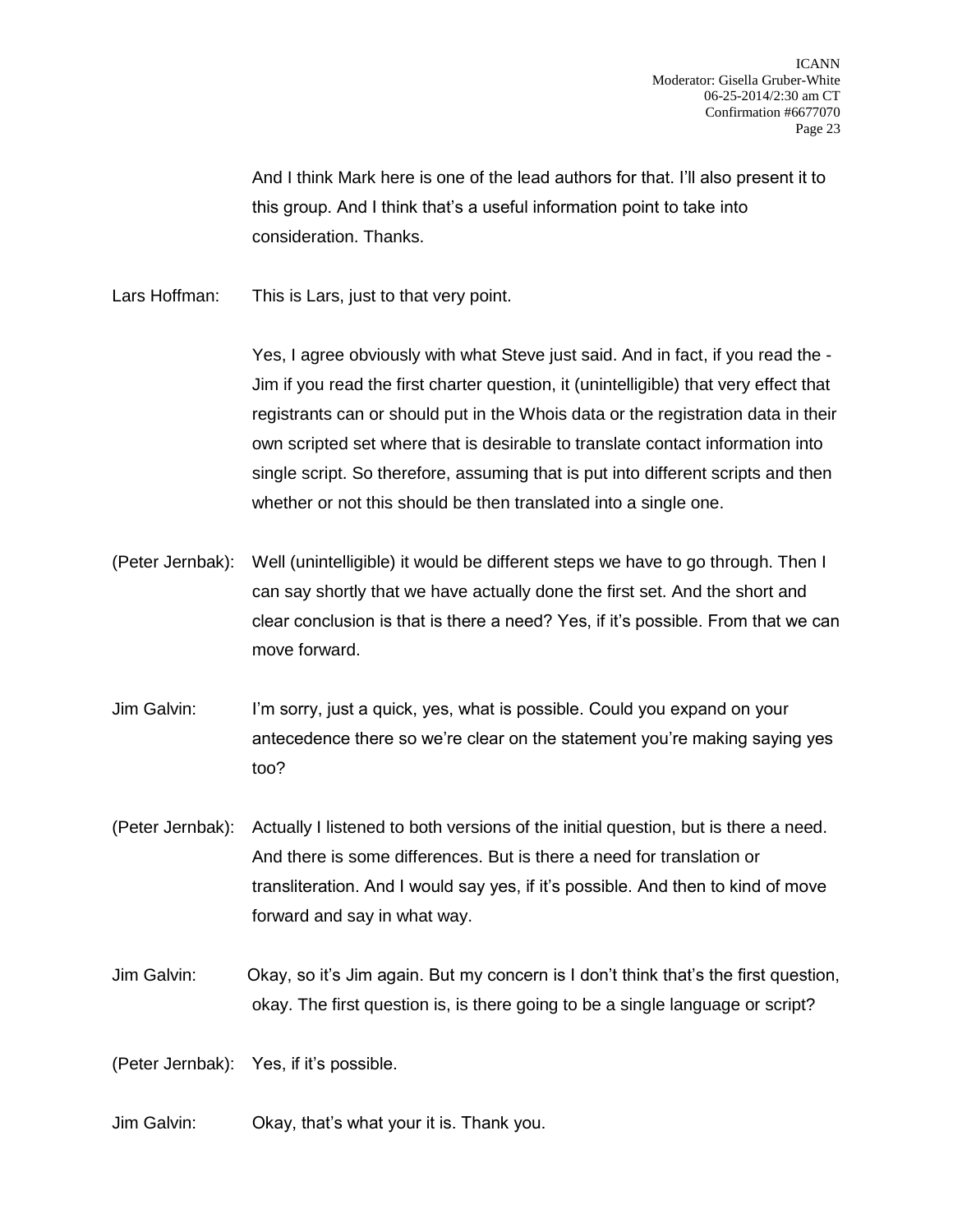ICANN Moderator: Gisella Gruber-White 06-25-2014/2:30 am CT Confirmation #6677070 Page 24

(Peter Durmouth): This is (Peter Durmouth) for the transcript. I actually think the first question is, is it desirable for there to be either a single language or a common script?

> So I think that the first question is, is it desirable, to which I heard (Peter's) response is yes, it's desirable, but now we need to look at whether or not it's possible, which informs the second question.

And the second question is not who bears the burden or which system is that, but who decides who bears the burden. That's what I understood to be our two questions.

(Rudy Vasnick): (Rudy Vasnick) for the transcript.

I've asked to put on the charter to give it clear definition. It's very clear what is mentioned there. It's whether it is desirable to translate contact information to a single common language or transliterate contact information to a single common script. I think the question cannot be clearer than this one.

Man: Yes, I think from now on we have to be very careful with these two questions. We probably need to have a slide in every meeting because it's very easy to sort of paraphrase them.

> Now I would like to answer (Peter's) point. The input we have in the review tool is very mixed on this question, so it is certainly not a straight yes; certainly not.

(Juno): I have to run but I'd like to have my perspective on two issues.

When we start up with this question, we really study and in Thailand we find out that only 20% follow the domain with their local ccTLD. And we just think that hey, if TLD is all over the place how the Thai person provide contact information in Thai into the system in US or in somewhere else all over the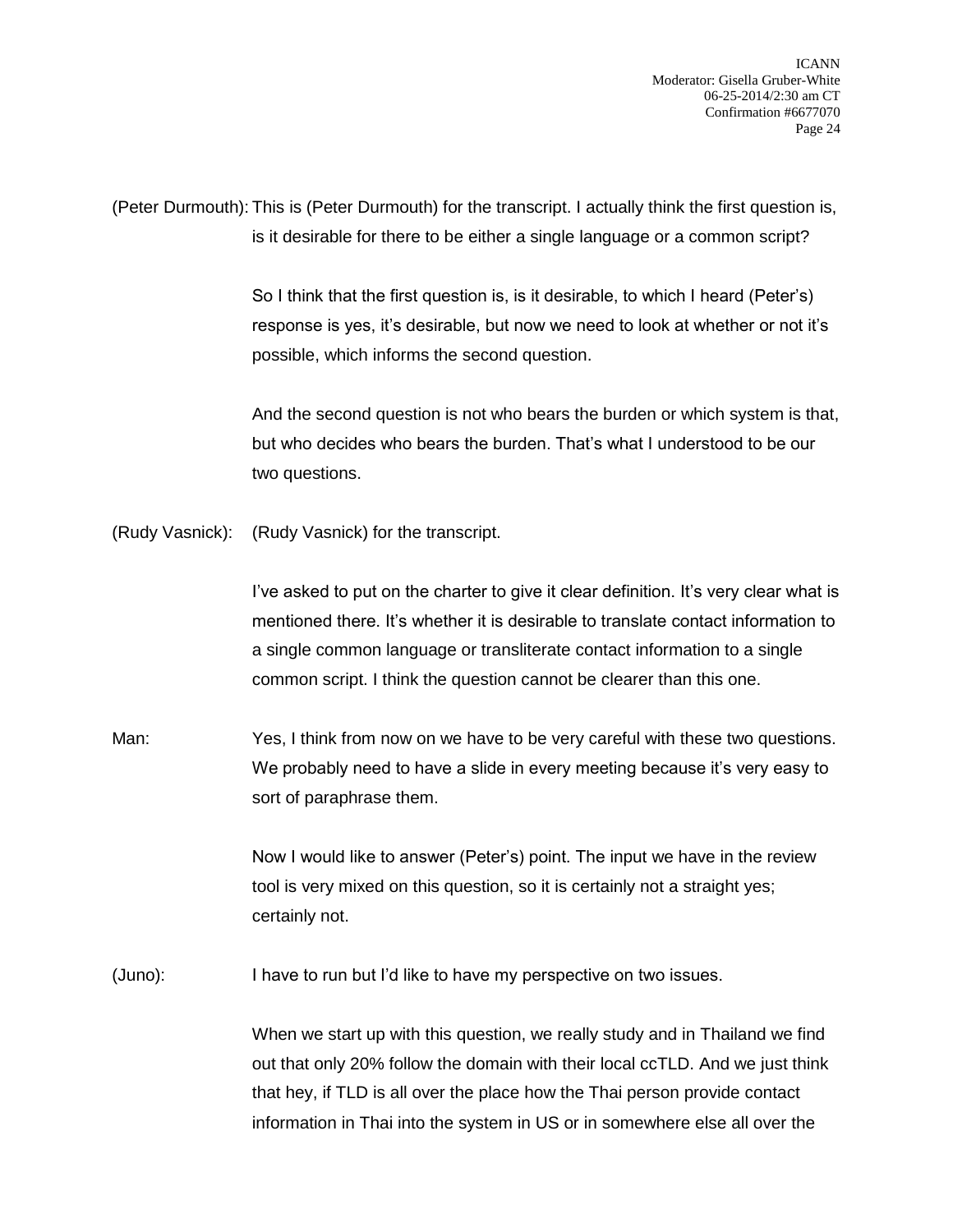world, will this effect that the registrar or that registry would limit to the local boundaries only. So that's how we start to work.

How could we create the combinations that enable the latest trend to be able to file something anywhere which the registrar might have that accountability and verification required. So how could (unintelligible) find the Thai scripts language for that? That's what we do see in the initial beginning when we study.

That's why we try to help that if we need to transcript it into English, that's how we're going to do it and is it required to have that standardization helping to be sure that information provided is correct and is open up the way the registration process the domains do remain the same as it use to be in the old times and that the origin when we start off.

And secondly on my perspective on UPU is because if you want to do the verification, the post is the means of doing that very effectively. And I do see that there are a lot of manuals issued in more, they have their local syntax.

The UPU also has been adopted and discussed in the Expert Working Group in UNC facts which we led to (unintelligible) validations. They are in deliberations process of changing that.

They have the work that they call - I don't want to go into what they call (unintelligible) that every country have to use when they do this kind of international trade. And at best, it's one of the chapter including persons or a person in (unintelligible).

So I think the movement for having a common script in English and a common syntax and that (ization) is leading to that way.

I remember Rudi mentioned about that. That should be linked to the other work. And I just made it back from (Janua). The Expert Working Groups, they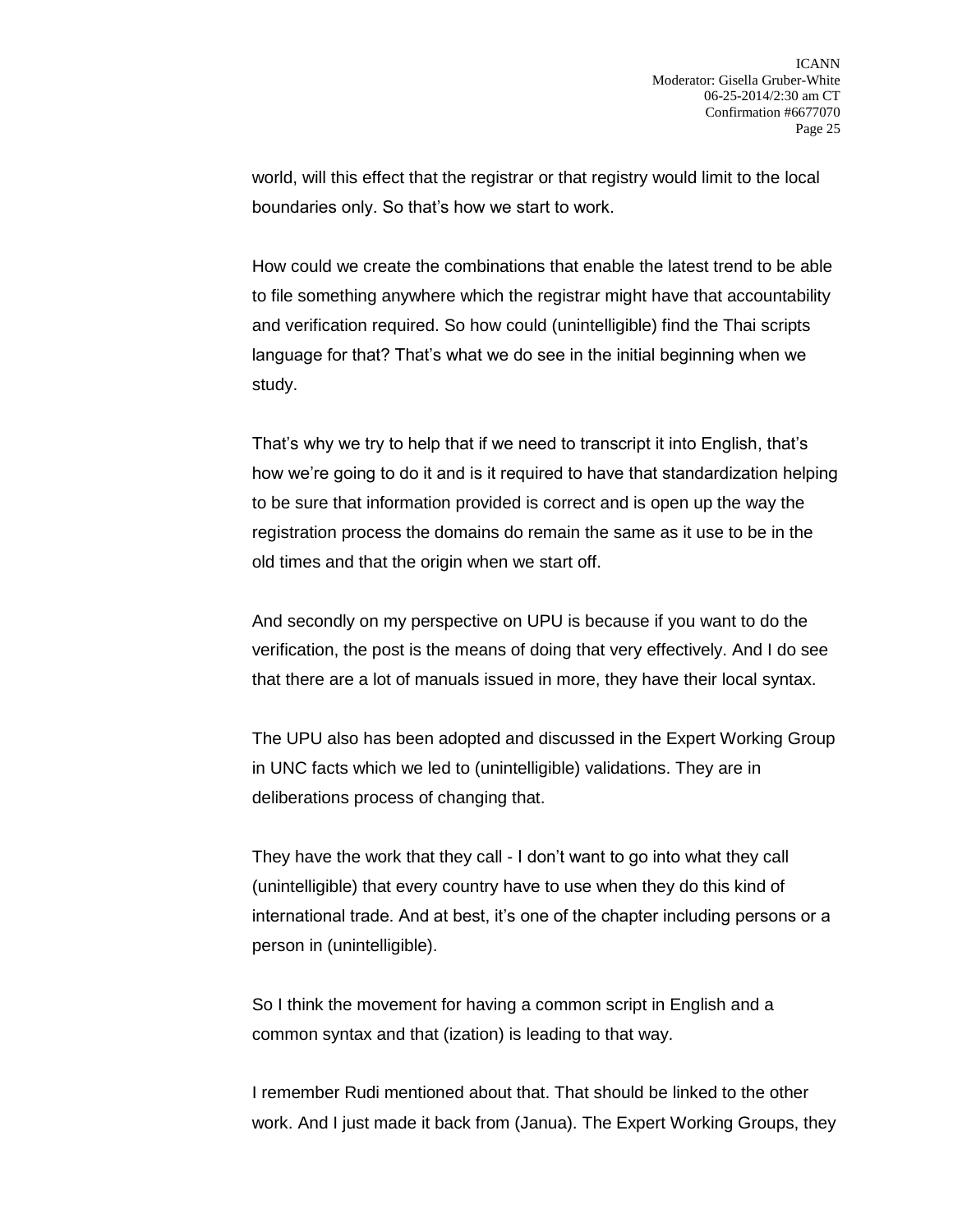are looking to adopt the UPU in the (unintelligible) validation chapters for that additional information.

Man: Thank you. Thank you very much for that input.

Yes, those who say that it is not desirable tend to use cost as the reason for that.

(Rudy Vasnick): Rudi for the transcript.

But that's an answer to the second question. So I think we need first to stick to the first question and decide if it is desirable. I think that's where we need a final decision because if it's not desirable the second question is even not worth to discuss.

It is the first question. Is it desirable? Yes or no.

(Xuen): Hi, I just have three points I want to mention. My name is (Xuen) from China.

For the first point like translation and transliteration, I use to be a Chinese teacher for international students in China. It reminded me of when I was talking to my international students in China when they were trying to find places with Chinese names and Chinese addresses.

They find huge frustrations when they tried to ask for directions when they were using translation like north, south, west, east especially. Because all those people they are asking about are just common people on the street. They are not that highly bilingual or trilingual.

So from my own perspective, it would be highly more helpful to transliterate addresses than translation.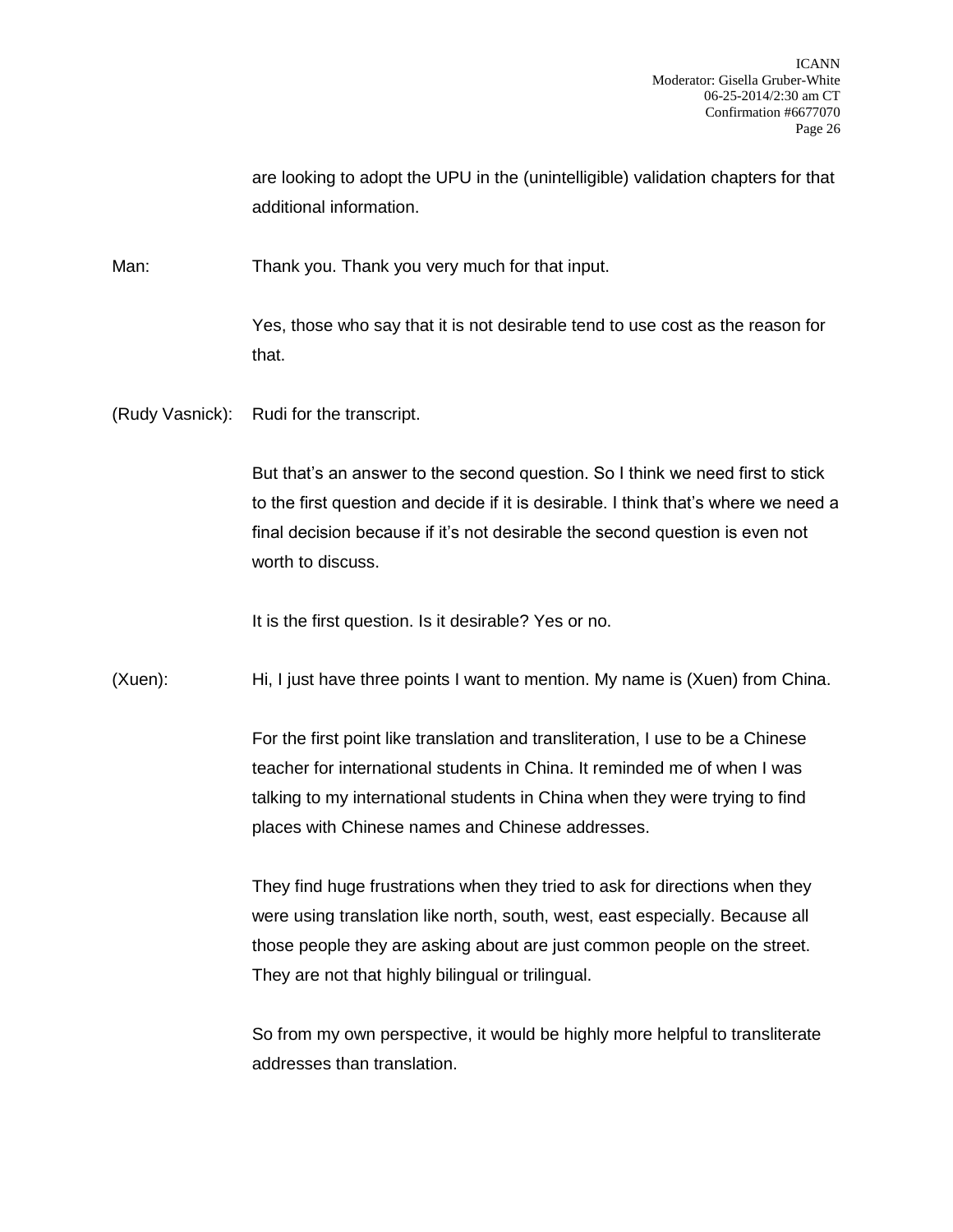Another point is I heard that there are test studies in Thailand or Korea or Japan but not in China. So I would try to contribute more. And also there's a colleague who regretfully can't be present today and I'm sure he would like to together with me to promote some of the studies in China if you need any contact with the Chinese (unintelligible), we would try to do that although we can't promise anything.

Another point is just considering the ICANN strategy overall, I remember they published - sorry - something - helping the under served regions in the world about Internet. So who should burden the fees of the translation/transliteration?

I wonder if this PDP will go into the direction of actually considering into aspects like developing countries registrars and registries and developing countries registrars and registries.

I remember in that report they mentioned something like asking for volunteers or something from developed countries to (unintelligible) registrars and registries in developing countries. There are surely some volunteers from those big companies that might actually help solve part of the problem.

And another point is who should decide what language or the common language it should be translated in to? I think it is - well, a fair way to discuss this issue, but I think it's in the charter of this working group, it's a common sign that English is actually the most commonly used language. So if we put English into a vote, if majority wins that maybe that will move this process faster.

Man: Thank you for that. Just to pick up some points from that.

Certainly the sort of simple system that we have on occasion spoken about during our meetings would very much been talking about the transliteration of addresses than the translation of organizational names if there are official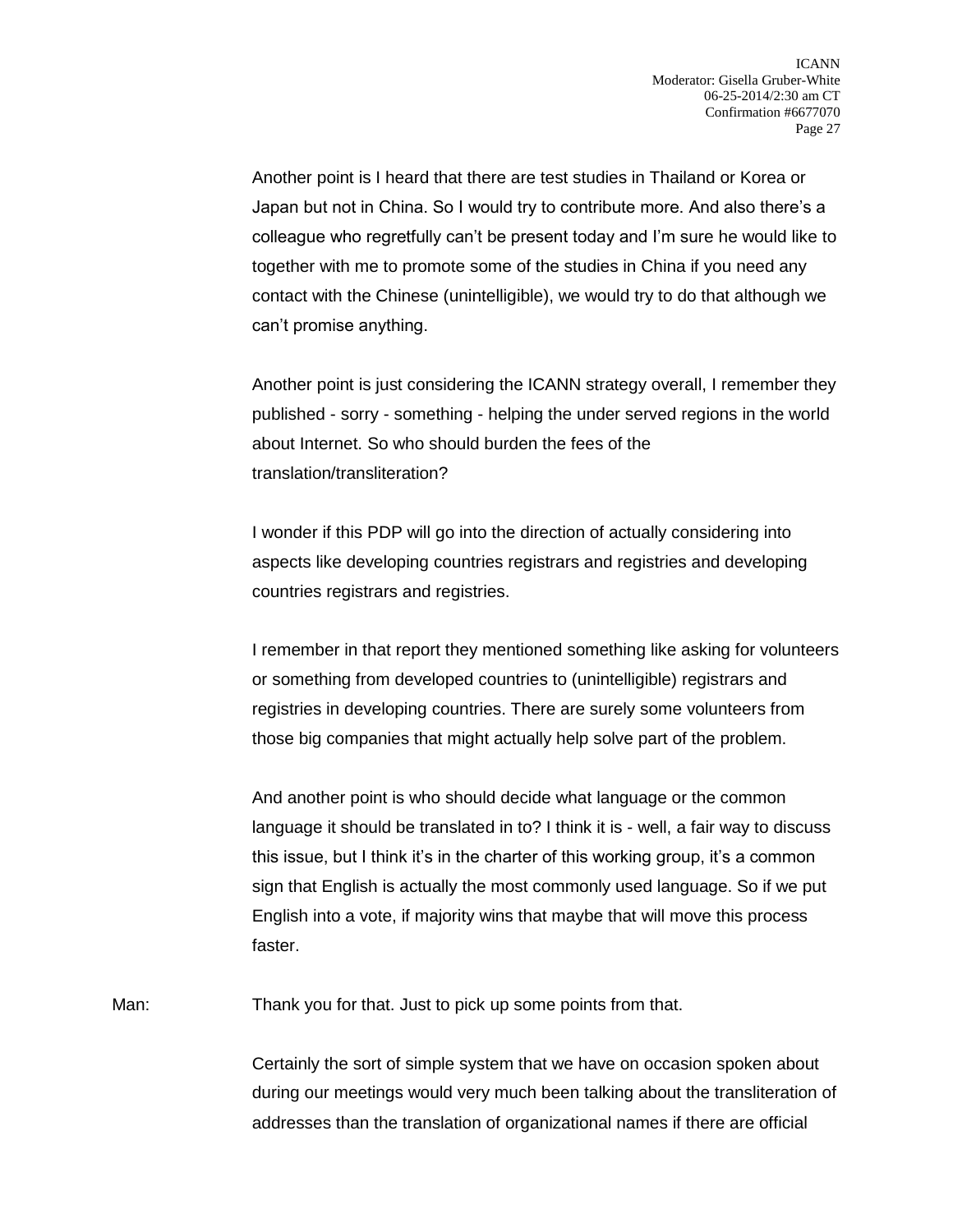translations but then transliteration if they're aren't. So that's a very simple system.

But when you look at individual cases, you will find particularly famous streets do tend to have English version. And so using that very simple system of ours with only transliteration, you are set to be ignoring that. But the locals will yes the local people will understand that.

You raised the issue of developing countries. And I think those who say it is not desirable, those are often people who are concerned about developing countries that transformation could impose on them. So that is something we, you know, if you read the document you'll find that that comes out quite clearly in that.

As regards which common language, really - well the common language is very likely to be English. The common script would be some version of probably Asky with - actually it isn't Asky at that stage. It's going to be the Roman alphabet but perhaps there's some dire critics on occasion.

But there is also, if you go into some of the documents, mentioning the pivoting whereby it might be possible to transcribe from Chinese into English and then to pivot the Romanized English into (Sanilac) or into Greek or something like that automatically. So again, if you read the documentation, that is also an idea that comes out.

- (Xuen): Sorry that I haven't been following this working group very closely but that's just something that came to my mind during this meeting.
- Man: Very interesting point, thank you.
- Lars Hoffman: Thank you, it's Lars for the record.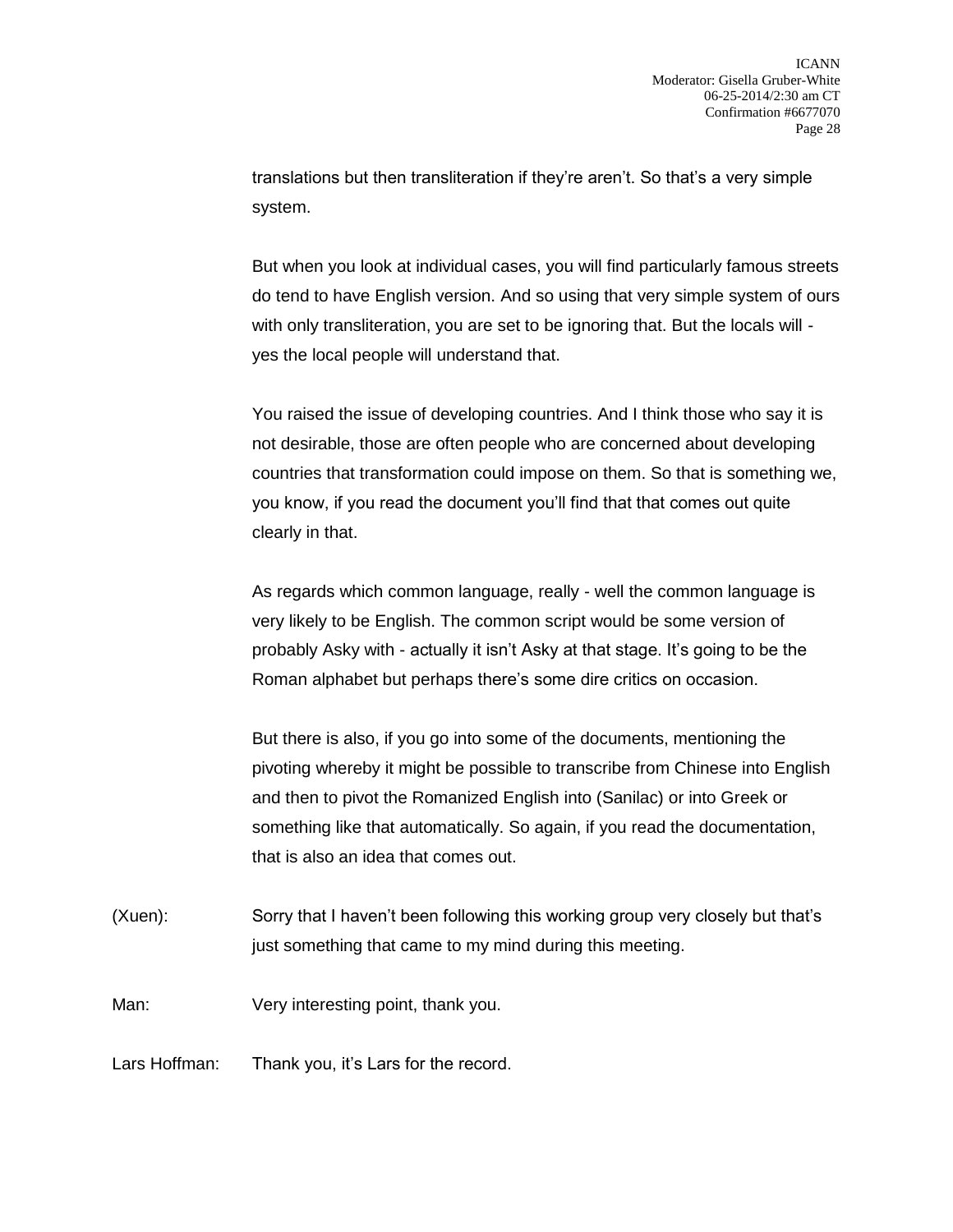So the desirability, you know, that's the first talking point, so if the group thinks why is it desirable to translate or transliterate it, surely contact ability right, so that law enforcement, IPC, Internet users, can contact the person that has registered his name, right.

Now if I'm somebody in Sri Lanka and I put it in Sri Lankan script, the chances are that I don't speak English; that's why I put it in in the first place. Anyway, there's a chance I don't speak English.

So if you wanted to contact me and you use Roman English email or any other language than my own, I won't be able to answer.

So that is where the fields would come in. Say if I want to contact somebody who put in a script in their language, (unintelligible) or not, the key is that I know what the email address is, what the street is and what the other information is. And whether it's in the original script in English is almost secondary because the person will only speak, most likely, that language that they speak.

If I'm the policy and I want to knock on their door, I still have the Chinese script open address or translation into English. Once I go to that street, my guess is that I will go with the Chinese script and find somebody who can point me to their address rather than somebody translated somewhere.

So I think is it desirable? Of course it's a good idea, it's a great to just be able to see it. But I think desirability comes with necessity like why would we want to do this and that's contact ability.

And there we only really need if you want the fields themselves to be this so we know which one is the street, which one is the name and which one is the email address. And after that, I suspect that as a lawyer, you probably will want to do the translation yourself, and as the police you will want to do the translation yourself and not rely on a third party.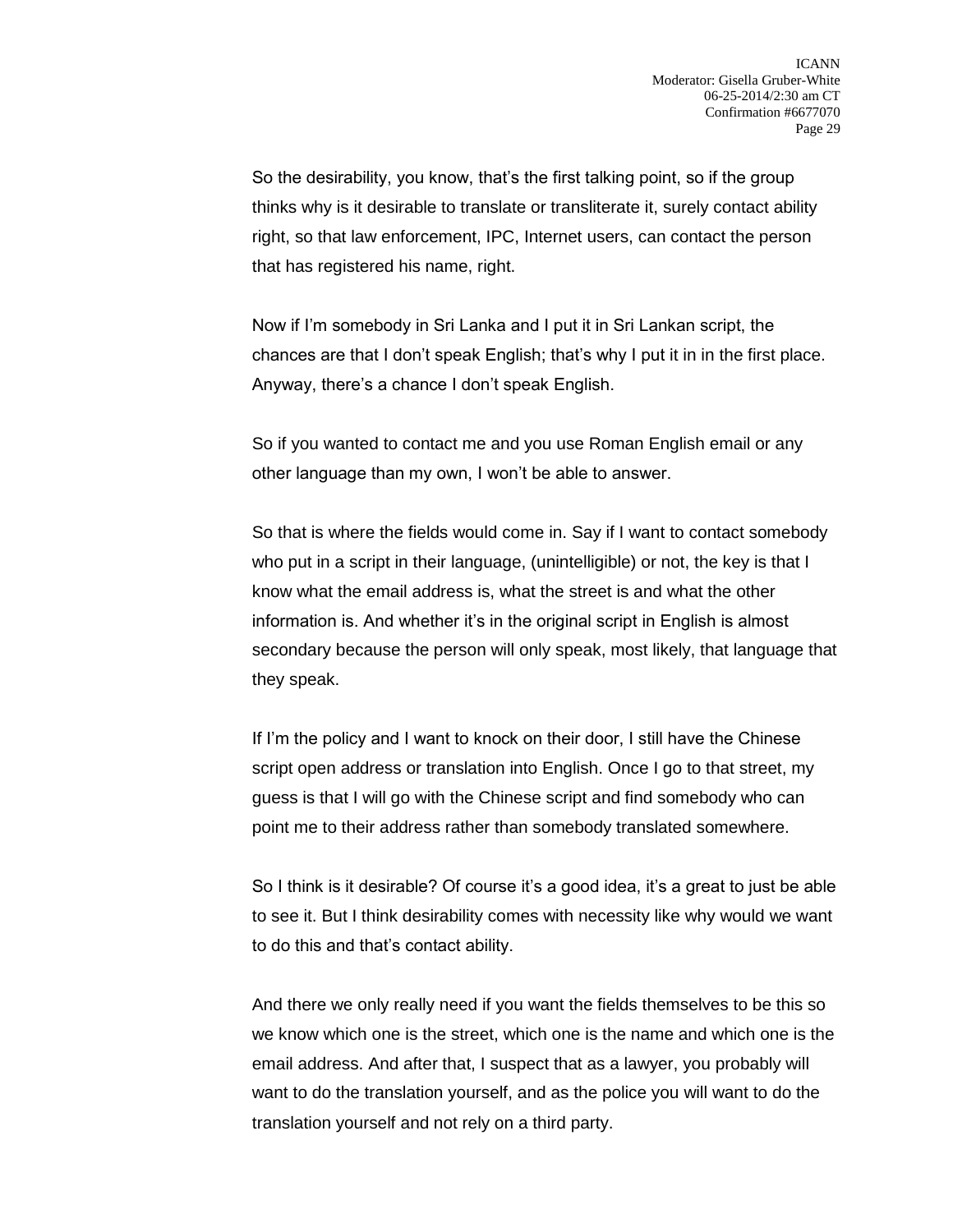I'm just putting that out there from the field translation which would make the job of the working group sure a lot easier as an added benefit there.

Man: Thank you for that. Just before going to Jim, let me just say reading the input tool, the thought crossed my mind there may have been a misunderstanding when people said it is not desirable. That's what some of the people said in the input tool; there is no doubt about that.

> I mean there is almost an idea that what they were saying is it's not desirable because it would be very expensive but that was the thing driving it you see. But that is not what they wrote. So if want to pursue that one we would need to get back, and it may be stretching that point anyway. I think they were writing it is not desirable unfortunately.

Jim next.

Jim Galvin: Jim Galvin for the transcript.

If we go back to what the Directory Services Expert Working Group did, right, it's work was driven in large part by defining purposes for registration data.

So to the extent that we want to answer this question in the same context, I think that that's interesting, but it does require additional work on our part to make sure that we understand those purposes and that we don't make assumptions that we actually have some real facts to consider as to the purpose of translation and transliteration in the purpose categories that the Directory Services Expert Working Group has put up there.

So since we've using law enforcement as an example, I'll just go down the path and offer the following comment.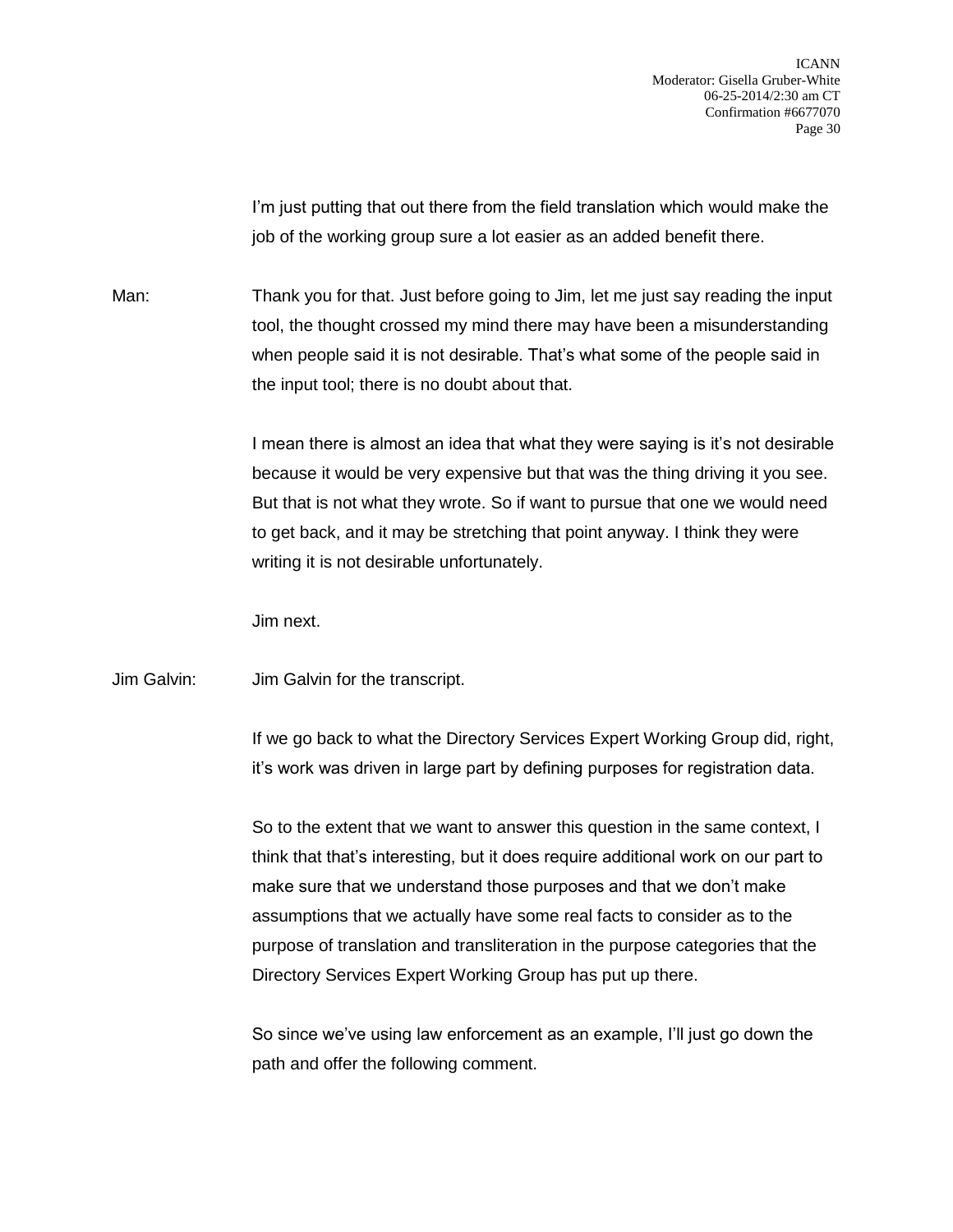If the goal here is that the contact data be useful for its intended purpose which is operationally that it represents a postal address that will result in a delivery to some physical destination, I think that you could make a very strong case for saying, "No, I don't want to translate it or transliterate it or transform it in any way because presumably I'm a registrant, I know how to put my address in so that it's going to get to me and I simply take that onboard."

That's what should be in the system and then anybody who wants it, asks for it and they get it out the door. And that's what you put on an envelope and it works. If you do anything else to it, you risk it not working.

And if you go looking, as the detailed study that ICANN had commissioned on translation and transliteration, solutions for doing that, one of the things that they emphasize if you want reliability in transformations, then there is some additional information that you have to be careful about. You do need the language in script tagging, but you also need context tagging; you need to know what it is that you're dealing with in order to reliably do transformations. And so that becomes a part of this puzzle too in an operational context.

So anyway, I guess my main point in that is just that however we're going to answer this question, if we're going to answer it in the context of purpose, I think that's interesting. But if we're just going to answer it in another context, let's make that decision too.

And then as a final comment, I apologize but I am going to have to duck out of here in just a few minutes. I have a presentation at ten o'clock and I don't want to be late for that. Thank you.

Man: Thank you for that.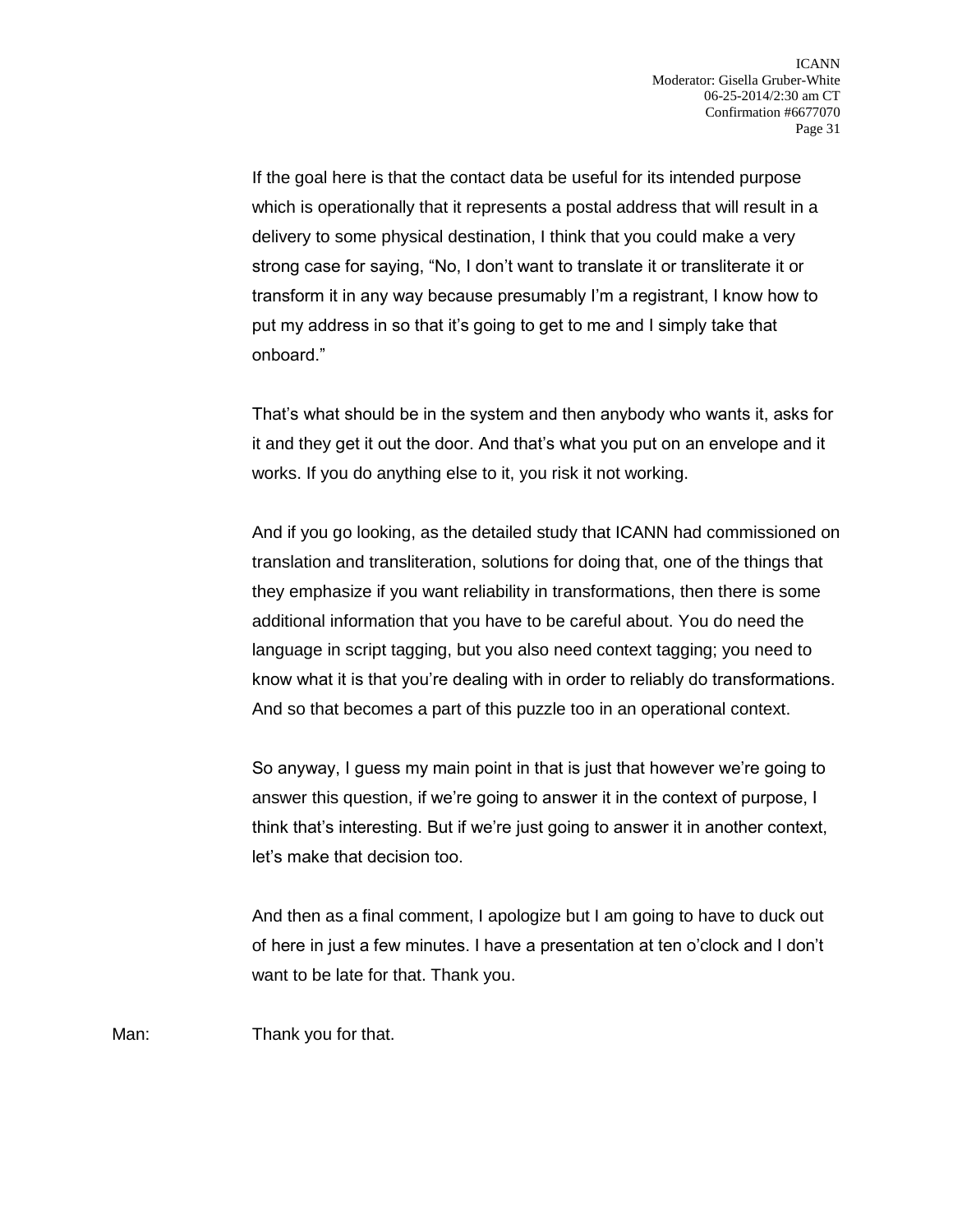(Rudy Vasnick): Thank you James for this input. But I want to pick up on what you were bringing to the table and probably that's a more detailed technical issue that we need to consider later on.

> When you say we have to consider if it's translated or not, I would rather say, do we have to look into the fact that the data should contain data fields that allow us to have both languages in the system rather than having only one contact data field. And that's one of the aspects that is yet for me not clear and makes our decision quite difficult.

If you have the possibility to have a field for the native language and a field, as we say, for the single common language, then we have a solution because then you can for let's say the native language, use (Exsimultac) in order to define which language it is and that can solve quite a lot of problems. Anyhow, it's still something we need to explore I think.

Jim Galvin: Just a quick follow-up. Yes, to me in the solutions document about translation and transliteration, one of the observations, they made two, is if you transform the data you should keep track of that. You need to know that you're no longer looking at the original data, that it was transformed, and you should in fact keep track of the changes that you've made to it.

> And so an implementation question, once we get past our questions that we're answering here, is if it's going to be transformed, should there be obligations on maintaining each of those transformations and logging, you know, what algorhythm used for transformations and that kind of thing too. But I think that's a second order question and not a first order question. Thanks.

Man: I think the next question was (Unintelligible). Oh it was (Unintelligible), I've got the wrong order.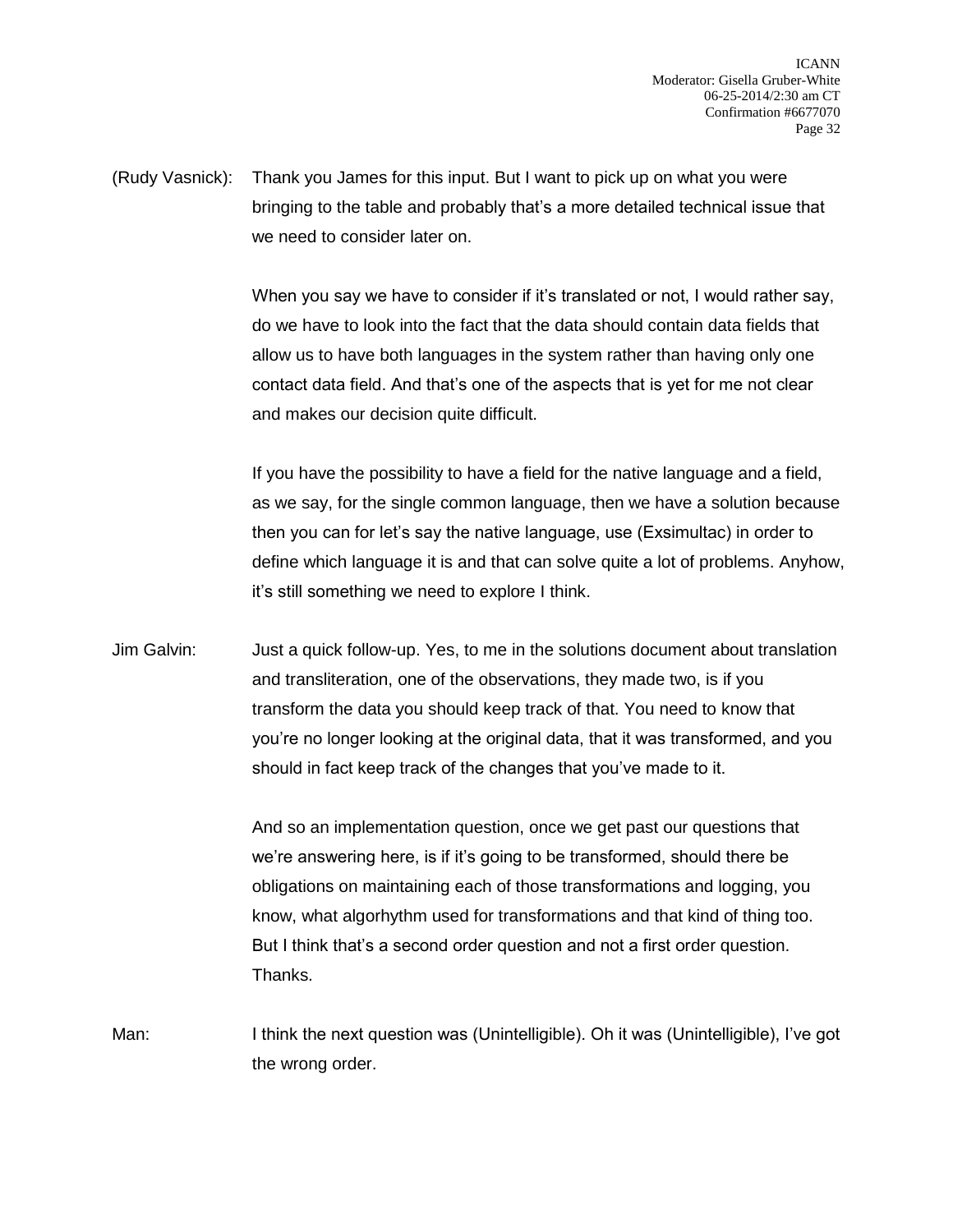- (Xuen): So this is (Xuen) speaking again. I think the point that that I'm sorry I don't' know...
- Lars Hoffman: Lars.

(Xuen): ...Lars has made was very interesting because this is exactly the kind of issue that we're facing with our Whois. We provide information in both Japanese and English. So the people from overseas are able to find information to contact our Japanese network.

> So that would sort of create expectations that you are able to - the person on the phone are able to speak English. But in reality, it's not so we - we want to look into what kind of this purpose that we want. So do we want the meaningful way of providing information or we just simply want to be, you know, the contact information to be visible.

> So one pro that I can see of just translating this and not translating the content, it doesn't build expectations if, okay, people can speak the language, they're English.

So maybe who contacted law enforcement or whoever would be prepared to have somebody who would speak the language in their local registered information. So I just wanted to share our information.

Man: Thank you very much for that. Tony.

(Tony Harris): I'm scrabbling to finish my notes. (Tony Harris) of the ISPCP constituency.

I was involved with Whois since 2001, believe it or not. When we had the first year, we were a big working group and actually ICANN did a survey with 3500 responses from the community at large with a whole set of questions on the use and usefulness of Whois, which was quite interesting actually. And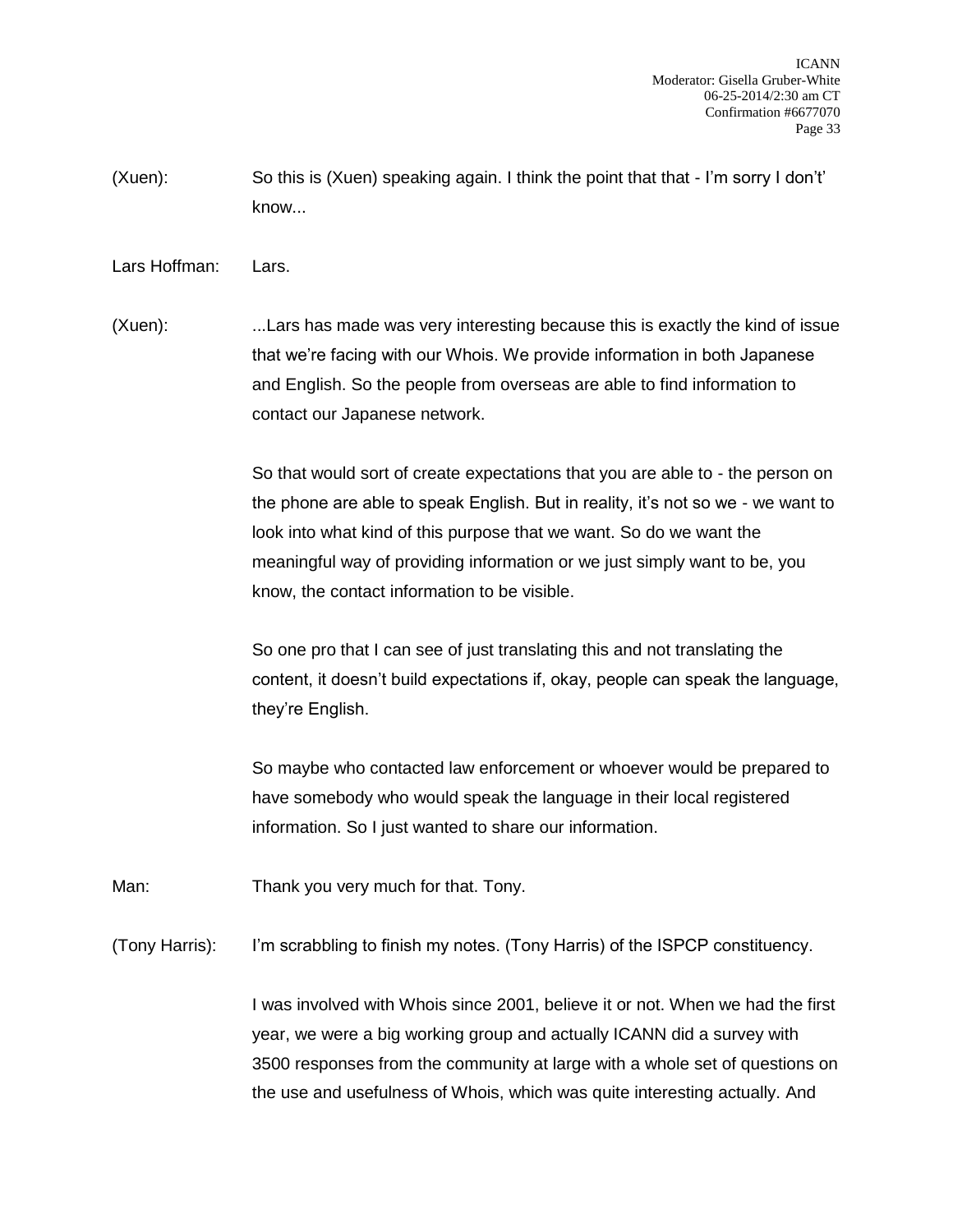after years and years and years and years of debate, you always come back to the same point.

The registrars do not make enough margin to have any type of costs associated to checking information or to transliterating or to do anything with it, so that will be opposed by them for legitimate reasons, for market reasons, as long as we live.

I think one possible solution - it's probably very basic and I'm sorry I wasn't in and people probably already covered this; I arrived late.

But you could have, when somebody registers a domain name, you could have a pull up but you have many Web sites and they want to book something or an air ticket or whatever, you select the language of which you're going to put in the information. So a pull up could open up, you know, multiple languages, the same field of data that you have to fill in when you're a registrant. That doesn't set any costs on the registrar at all.

And similarly, I don't see the value in transliterating because who would want to see contact information in the Whois database. It would be basically I think the major groups would be people who want to know who has the name because that should be mine, I have brand rights or "I want that name because I've just developed a product and I need it so how can I get in touch with this guy and buy it from him or send a lawyer and put him in jail," or whatever it is. That's one group.

And the other would be when there's cyber piracy or malpractices, then law enforcement will go everywhere they can to find out where they can get to the source of the problem.

So if it's in Chinese or Arabic or whatever, I mean all these organizations usually have well wide reach. If it's law enforcement, they can do it through (Interval). If it has anything to do with legal questions, normally they have a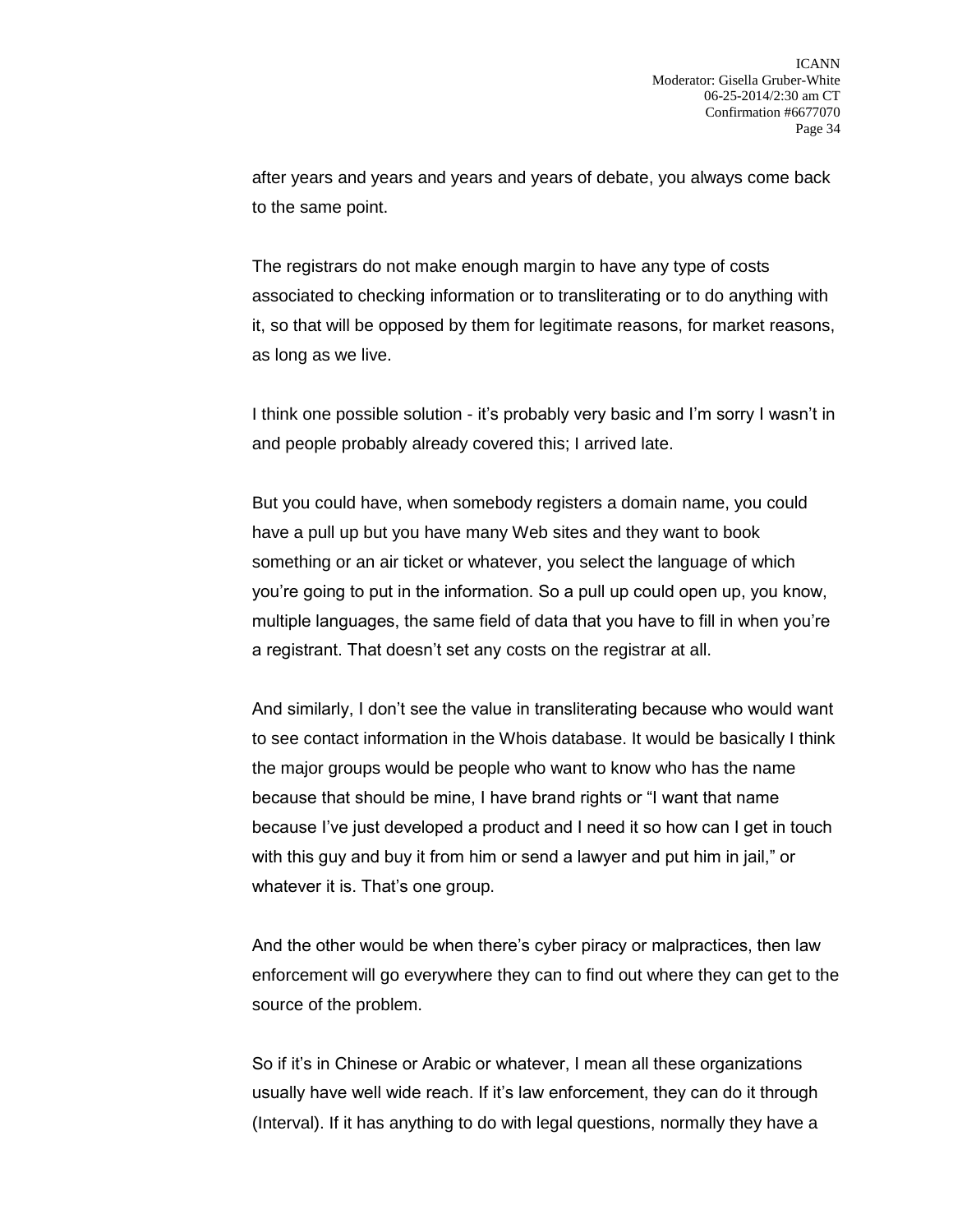worldwide network of IP lawyers and organizations that can do that. So that's probably one way you could do it.

And basically, I mean that's why registrars are concerned. You can register a name in Chinese or English or you could register a name in language and address and contact data, a registrar doesn't care. You could say, "I'm Napoleon Bonaparte, I live on the island of (Alba) and my address Block Number 4." And they're going to say, "Well put your credit card in. The name is free, the credit card checks, it's yours."

And they don't care. I mean they don't have the time or the money to look at your contact information.

So that's a fact of life, there's nothing wrong with it. That's the way business is handled. So that would be my comment and I'm sorry if you've already covered these things and it's just what I mentioned.

Man: Thank you very much. In fact, there hasn't been official input from the registrars but we have an idea of what they think on this subject.

Now, next one I think is (Peter).

(Peter Jernbak): Well I know that the official description is contact information, but I would say that what you really want to see when you look at the more general international translation is information. So I mean yes, this is contact information but it's used for identification information.

> And as you say, whether it's Interpol or a single company with one person that needs to know for any reason, legal reason, the information, that company doesn't have that money to bring all these huge law firms. So it must be available for each one to identify.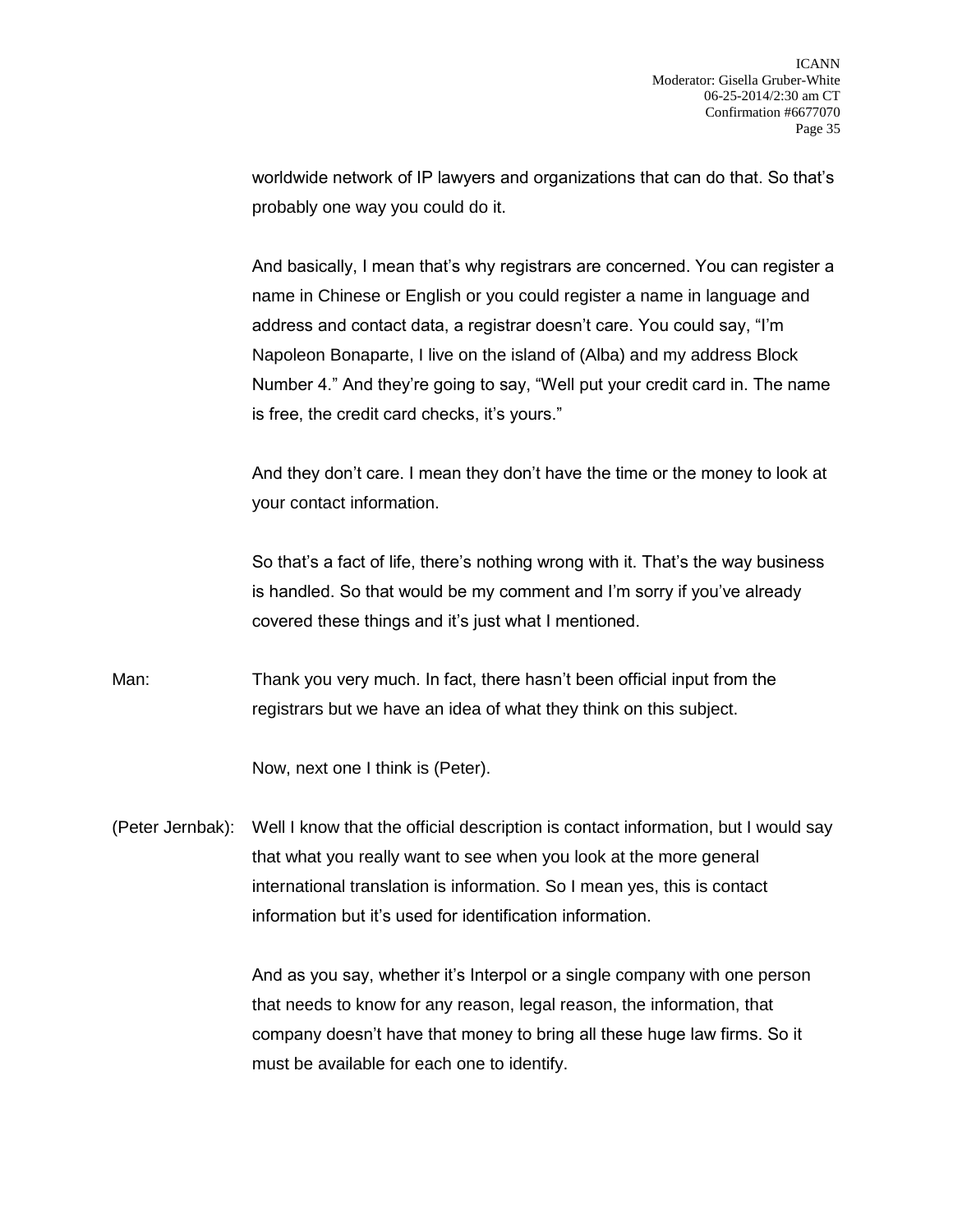And I like the system if we could have, if it's possible to have, the official address that is legal (amending) in the, so to speak, local language. And then an additional version that is more of identification information that is globally. And whether it's Donald Duck, but at least it's searchable to see if the same person that holds these domain names.

Man: Thank you for that. We are starting to run out of time so I think the next person is (Volk). Then Steve if you'd like.

Steve Chang: Thank you, this is Steve for the transcript.

Just following on Lars and Tony's point, in the original IRD report - because knowing that some of this issue needs to go through a policy process - what the interim effort they recommended is have the contact information in one's local language and script. But in addition to that, have a language tag, so for in the case of the consumers of the data who want to do the transformation can at least do it themselves.

So I think there needs to be some check by the technical experts here, you know, how feasible is that because for address, they generally they are more than one language, you know, and in many cases there's a mixed language of script issues so hard to tag that.

But I think it doesn't have to be all or none, you know. You could tag it and then for the consumer to do it or you could even ask the registrar to say on demand if there's a request, then this address needs to be transformed. You know, the registrar can do that. You know, those are the more options there. Thanks.

Man: Thank you very much. I think there was one last question.

(Jennifer Chung): Just a comment and it's (Jennifer Chung) for the record.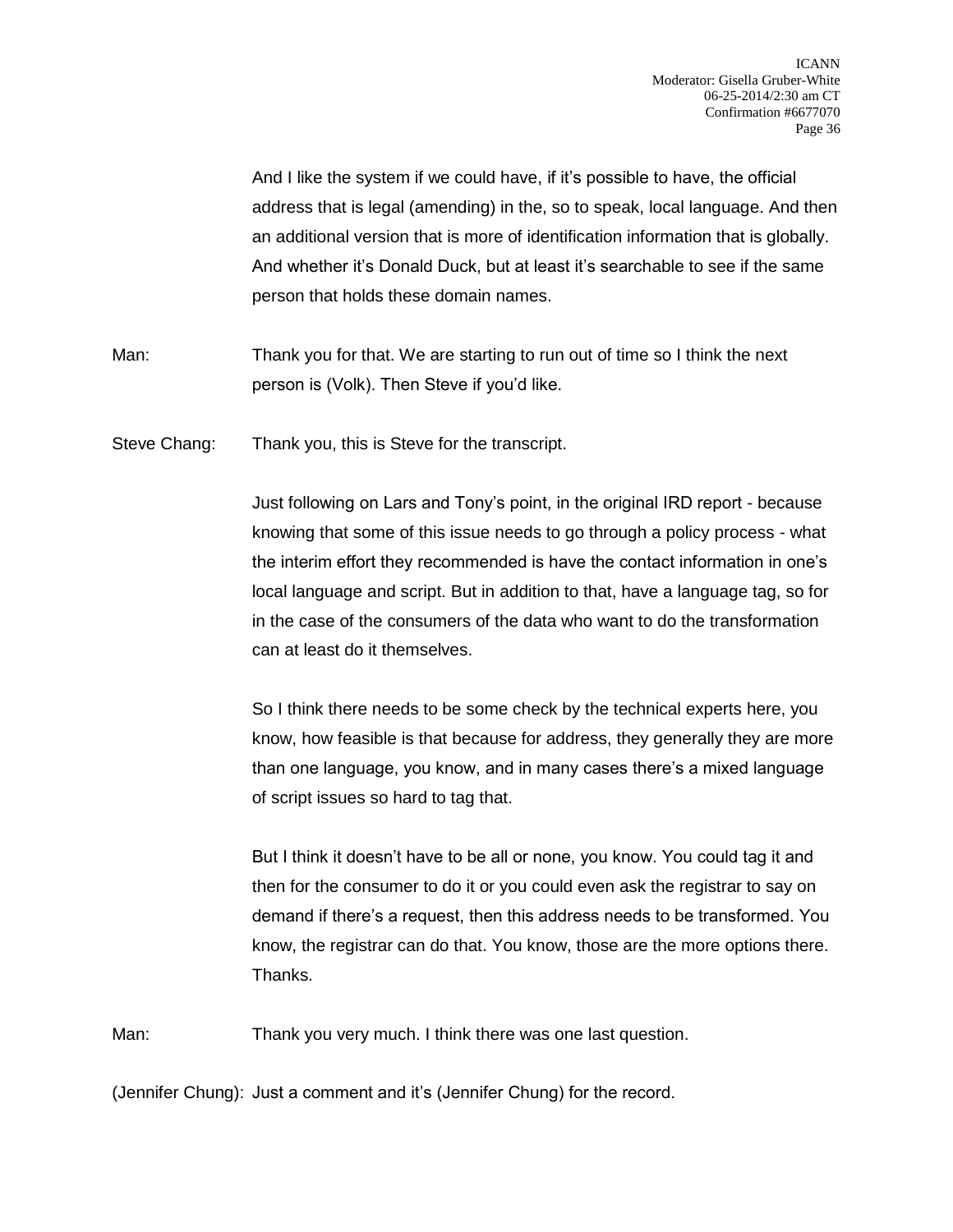And I've heard opinions and suggestions about using perhaps maybe the field - translating or transliterating the field instead of the actual information. I think Jim mentioned before that, you know, we need to remember the purpose of providing this contact information is to identify people; identifying a person who registers the domain.

So having that in consideration, having to look at, you know, maybe we can look into just a field or even the tagging, technical aspects, that would be very I think helpful. And it would also answer a lot of the confusion for the first question.

I see that in our table, even though (Peter) mentioned before it was, you know, a definitive yes, it's actually very mixed reaction. And I think that might help or might allow other groups to decide that it would be desirable; it would be beneficial to do this tag information. Thank you.

Man: Thank you very much for that. We will certainly be revising fields.

We've now timed out. Let me just say before we close the meeting thank you very much for coming. Next week, Thursday, 13:00 UTG will be cancelled to let us just catch up with things, and we'll start off as usual the week after. Thank you very much.

Lars Hoffman: And I'll send out a (doodle pole) in the meantime to reconfirm the timing.

Man: Thank you very much indeed.

(Rudy Vasnick): And we stop using producing this interim report as a sample of what direction we want to go, especially having this initial question on the table. I think it's important that we start having a consensus whether it is desirable, yes or no, because that's the stop or go.